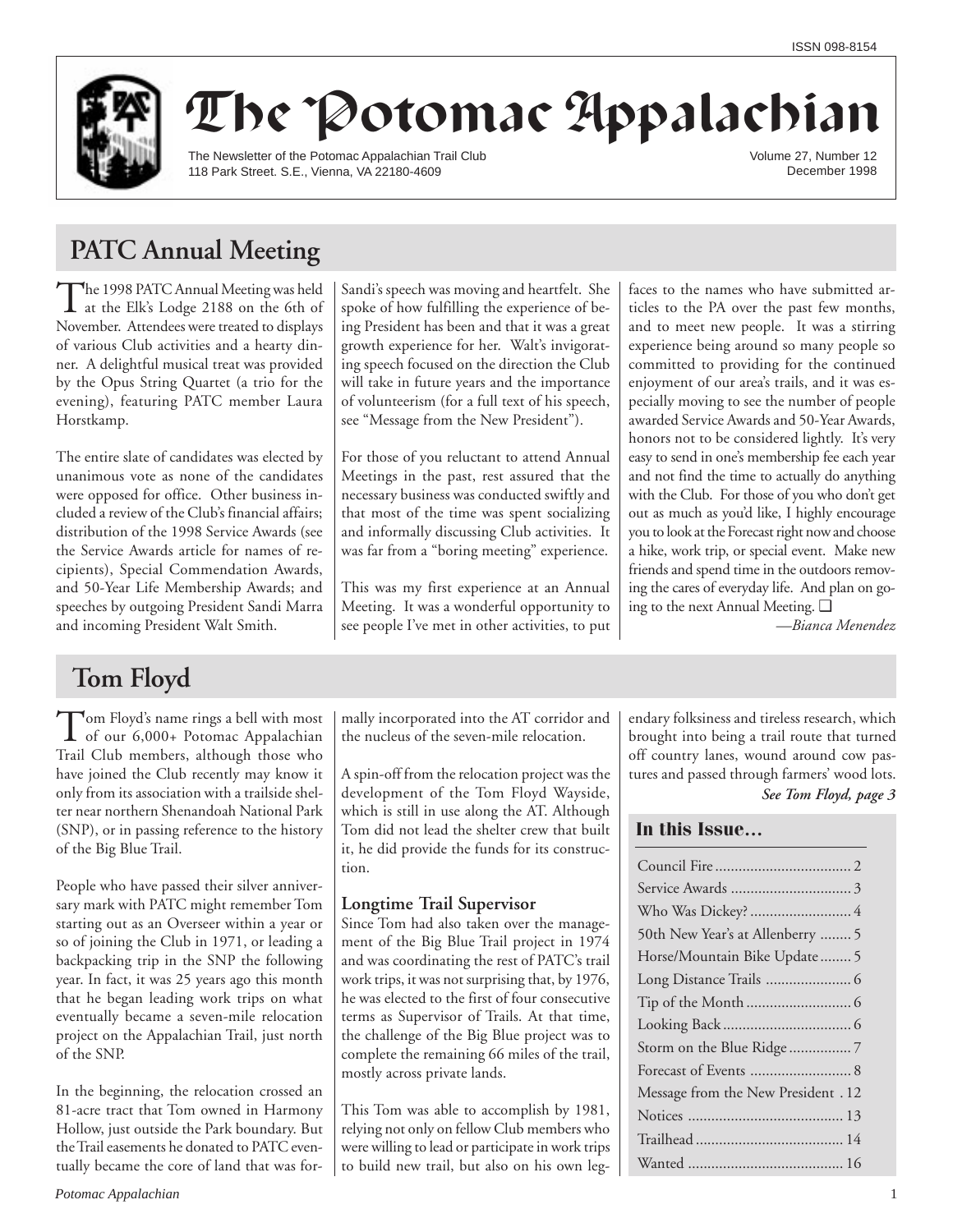## **Council Members, Chairs and Staff**

**Officers President:** Sandi Marra **VP Operations:** George Still **VP Volunteerism:** Tom Johnson **Supervisor of Trails:** Peter Gatje Email: PJGatje@aol.com **Supervisor of Corridor Management:** Bob Butt **General Secretary:** Warren Sharp **General Counsel:** Randy Minchew **Membership Secretary:** Lisa Still **Treasurer:** Dick Newcomer **Recording Secretary:** Gerhard Salinger

**Sections/ Chapters Mountaineering Section:** Tony Sanders **SMRG:** Randy Rupp **Ski Touring Section:** Katherine Stentzel **North Chapter:** Steve Koeppen **N. Shenandoah Valley Chapter:** Walt Smith **S. Shenandoah Valley Chapter:** Lynn Cameron **Charlottesville Chapter:** John Shannon **West Virginia Chapter:** Jane Thompson

**Standing Committee Chairs (Council Members) Blackburn Trail Center:** Chris Brunton **Cabins:** Matt Ogorzalek **Cabin Construction:** Charlie Graf **Conservation:** Mary Margaret Sloan **Corporate Donations:** Jack Reeder **Endowment:** Bill Ladd **Finance:** Blair Staley **Hikes:** Tom Johnson **Lands:** Phil Paschall & Eric Olson, co-chairs **Legal:** Randy Minchew **Maps:** Dave Pierce **Maryland Appalachian Trail Management Committee:** Charlie Graf **Public Affairs:** Terry Cummings **Publications:** Jean Golightly **Shelters:** John Andrews **Trail Patrol:** Mickey McDermott

**Special Committees/Ongoing Activities Archives & Library:** Paula Strain **Tuscarora Trail Land Management:** Vacant **Cabin Reservations:** Marilyn Stone **Deputy Supervisor of Trails:** Rick Rhoades **Firestone Tract Management:** Vacant **Information/Sales Desks:** Marguerite Schneeberger **Internet Services:** Andy Hiltz **Land Management:** Ed McKnew **Vining Tract Management:** Howard Johnson

## **Potomac Appalachian**

**Chief Editor:** Bianca Menendez Email: bianca@moon.jic.com **Features Editor:** Joanne Erickson **Forecast Editor:** Joe O'Neill Email: Joe\_Oneill@prodigy.com

**Headquarters Tel:** 703/242-0693 **Fax:** 703/242-0968 **Email:** WRiley1226@aol.com **24-hour Activities Tape:** 703/242-0965

**Staff**

**Director of Administration:** Wilson Riley (Ext. 11) Email: WRiley1226@aol.com **Trails Management Coordinator:** Heidi Forrest (Ext.12) Email: heidif@erols.com **Business Manager:** Regina Garnett (Ext. 15) Email: rgarnett@erols.com

**Membership/Cabin Coordinator:** Pat Fankhauser (Ext. 17) Email: pfankh@erols.com **Sales Coordinator:** Maureen Estes (Ext. 19)

**World Wide Web URL:** http://patc.simplenet.com/

## **Council Fire**

The Council held its regular meeting on<br>October 13, 1998 at the Club headquarters. The meeting was attended by 20 Council members, 3 staff, 3 Club members and 1 guest. The PATC membership stands at 6,241. There were 130 new members registered in the month of September.

Terry Cummings and Mary Margaret Sloan, Council members who also work for the American Hiking Society, briefed the Council on discussions at the meetings of the Congressionally appointed Board concerned with equal access for persons with disabilities. The Board is studying recreation, and of particular concern is accessibility of trails. Several categories of trails are defined, and the Board is developing scoping and technical requirements for access. There is a concern that the Board does not understand trails. The rules for access are being formulated, and there will be opportunities to influence the committee studying trails. There will also be a public comment period. The trails community is well-represented by various hiking organizations and by ATC.

Last May, PATC requested to become part of the Combined Federal Campaign. The request was turned down because the application was misinterpreted. Because the response was misdirected, PATC was denied the chance to request a review of the decision. The application will be filed again in the coming year.

The Council and the new Board will have a retreat on December 5 to develop a blueprint for what is to be accomplished in the next two years. The discussion will be based on issues discussed at a planning meeting held in August.

Alan Day described the videos he has shot of PATC-led hikes on trails near Washington DC. One video has been aired on Fairfax County Channel 10. Other videos will be shot for local distribution.

Vice President/Operations, George Still, will be interim chairman of the Shelters Committee as John Andrews has resigned for business reasons. George wants to reinstate the district manager system. Work on Range View cabin has begun.

Supervisor of Trails, Peter Gatje, reported that PATC members provided over 35,000 hours of trail work including work by 7 trail crews. The work was supervised by 18 very able district managers.

Charlie Graf was interviewed at the Tulip Tree Construction site by the Voice of America. The broadcast was heard by his nephew in Europe. ❑

> *—Gerhard Salinger, Recording Secretary*

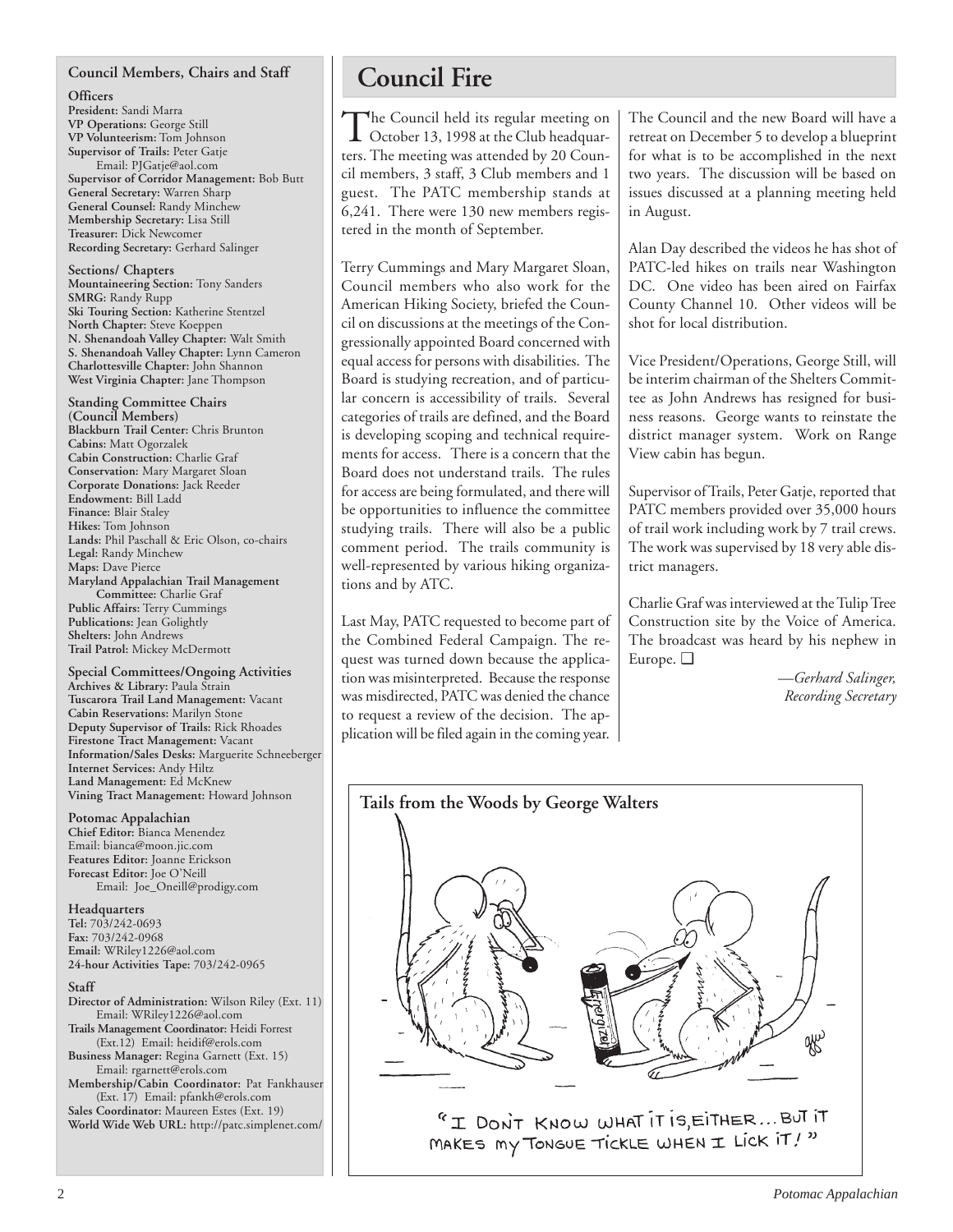## *Tom Floyd, from page 1*

These landowner agreements were often accomplished with the proverbial handshake and with a lack of formal documentation, which was later to confound his successors.

Just prior to becoming Supervisor of Trails, Tom Floyd had agreed to serve as chairman of the Land Acquisition and Management Committee, which was then a sizable group of about 20 people with several officers. After holding this position for more than a year and discovering that being Supervisor of Trails was more than a full-time proposition by itself, Tom resigned the Lands Committee post in favor of continuing as Trail Supervisor. But in spite of this, he continued to make his mark in the Lands Committee's arena.

By 1987, Tom had been elected to his second term as Supervisor of Trails. During this hitch, he started up yet another seven-mile relocation project, this one on the Great North Mountain section of the Big Blue, south of Gore, VA. His contributions to this project included the many days spent out in the laurel thickets, locating the property lines that defined the boundaries of the trail easement.

## **Spreading His Wings**

By the end of the 1980s, Tom's retirement from his career position as a personnel branch manager with the U.S. Department of Interior permitted him to spend more time traveling outside the PATC region. In fact, Andy Hiltz served as acting PATC Supervisor of Trails during much of Tom's last year in that office. During the Depression years, Tom's family had migrated to Arizona from the Ozarks of Arkansas, and he began spending a good deal of his active retirement in those two places.

He kept his cabin near Front Royal for a while, but eventually sold it and shifted his Virginia base of operations to another lot that he owned just below the Pinnacle Shelter on the Great North Mountain, usually making visits there during the spring and fall months, often while en route from his travels across the Northern states and Canada to his home in Springdale, AR. As was the case with his land holdings near the Appalachian Trail, Tom had donated most of his property in the Pinnacle area to PATC.

## **Tom's Canine Companion**

PATC members who have been out on hikes and work trips with Tom are sure to remember his faithful companion, M.D. The name

was sometimes thought to be a reference to a medical background or simply an abbreviation for Mad Dog. It actually stood for Mountainburg Dog, from his birthplace in Arkansas. Unfortunately, M.D. succumbed earlier this year to a chronic fungal infection, which he probably picked up during one of his stays out in the Southwestern desert.

One humorous story that is sometimes told about Tom's canine companion revolves around the time someone was helping Tom dislodge a large boulder or log from a trail construction site. M.D. thought the "helper" was wrestling with Tom and had to be called off before he could cause any serious damage!

## **Other Accomplishments**

Not to be overlooked is the fact that Tom is as much responsible as anyone for PATC's system of regional chapters. He served as president of the Northern Shenandoah Valley Chapter and also had a hand in the establishment of the Southern Shenandoah Valley and West Virginia Chapters as well.

## **PATC Service Awards**

**Nongratulations to this year's recipients of PATC Service Awards. Thanks for all your hard** work and outstanding committment to the Club.

## **1998 Service Awards**

Shakuntala Ghare Wil Kohlbrenner Sam Moore Susan Nelson John McNamara Kerry Snow George Walters Rick Rhodes Richard Canter Charles Irvin Liles Creighton Andy Hiltz Heidi Forrest L. William Spach Cliff Noyes Barbara Marrow Jon Rindt Katherine Rindt Topher Bill Dan Dueweke Frank Shelburne Susan Cahill George Schubert Al Rogers Tom Tamburo Trudy Thompson Fran Keenan Fred S. Long Bruce Nierwienski Cindy Huebner

Mark Mitchell Richard Stickley Jim Sims Esther Aulthouse Pete Brown Edward Franco Al Manus John McCrea Bernie Stalmann Marie Grenan Walter Wells Carl Seese Vernon Harvey Patrick O'Keefe Randy Buie Wil Kohlbrenner Frank Haas Wally Spaulding

Michael Fleming Lloyd Parriott Mark Murray Tamami Kusuda Selma Kusuda Frank Carlson Patricia Carlson Mel Merritt Tom Jorgensen Bob Leibfried John Luck Larry Huffman Becki Swinehart Tony Hoade Amy Rue Martin Juenge Greg Huska

## **50-Year Life Membership Awards**

Douglas R. Shanklin (Florida) Wilfred E. Peele (Florida) Katherine M. Laupp (Washington State) Dorothy M. Mason (Maryland) Mary E. Williams (Arizona) Margaret K. Peterson (Maryland) Winifred M. Lembeck (Maryland)

**Special Commendation Awards** Dave Jorgensen Evan Lally Barbara Brown Julia Hebden Diane Resnick Dave Fellers

No account of Tom Floyd's trails career would be complete without some mention of his research and writing. The best example of this is his book, *Lost Trails and Forgotten People,* which was first published in 1981 as a history of the Jones Mountain area of what is now the SNP. Tom has also partially completed work on a historical description of the Big Blue project.

Beyond his election in 1986 to Honorary Life Membership in PATC for his other achievements, Tom should also be remembered for his advocacy of a hiking route linking the North Mountain portion of the Big Blue with the AT's own North Mountain stretch in southwestern Virginia. Although neither Tom nor PATC have had the resources to pursue this project, others have worked on it over the years and should eventually succeed in completing the link between these two trails. ❑

*—Lloyd MacAskill*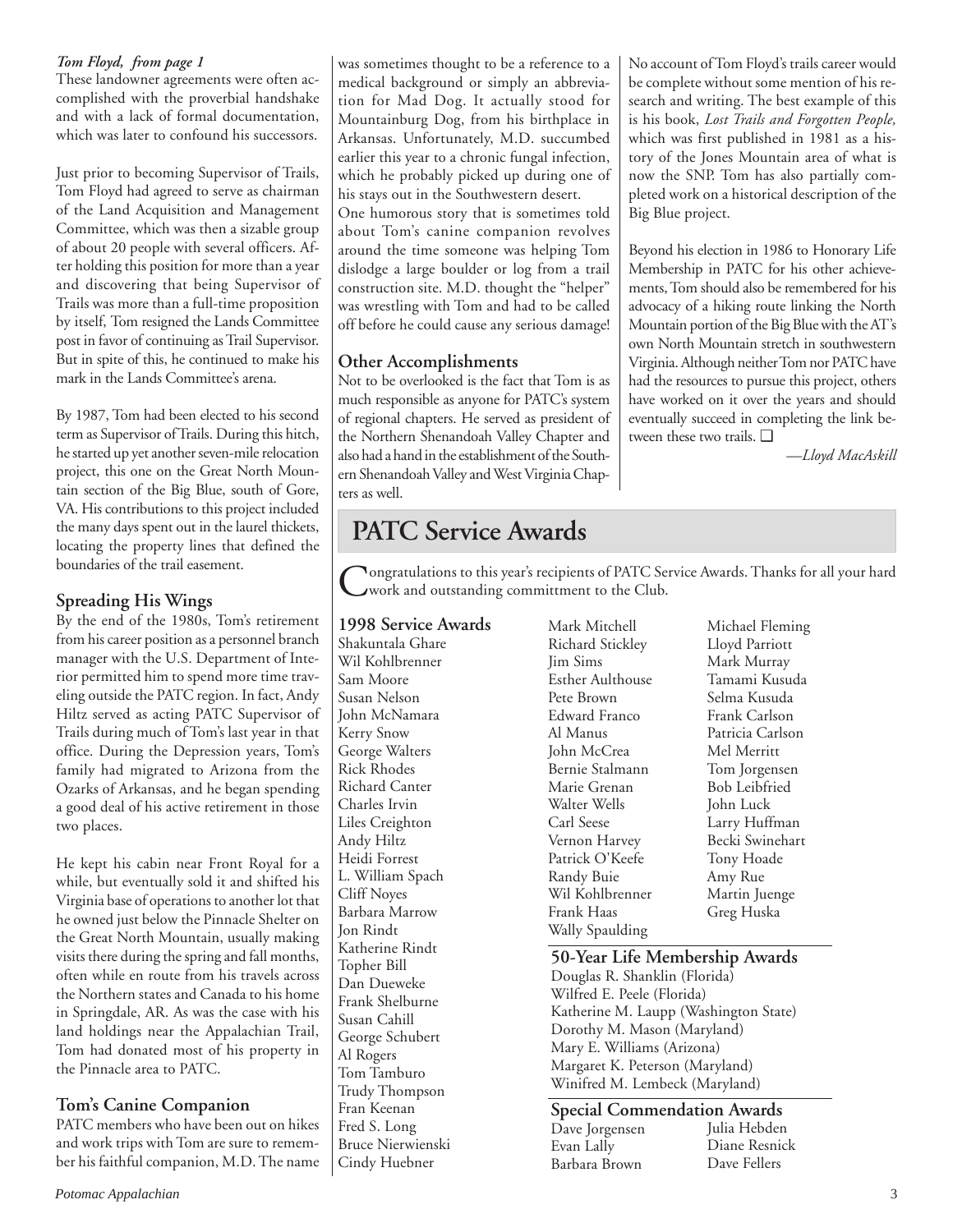## **Who Was Dickey?**

 $\sum$  any of us have driven past or stopped<br>in Dickey Hill while on Skyline Drive in Shenandoah National Park. Who was this person called Dickey? If you ask some of the residents of Warren County, you will receive different answers. In Harmony Hollow the response may be that it was named after Dickey Pomeroy. Over in the Browntown area the answer is more likely to be that Dickey Fish gave the mountain its name.

Dickey Hill goes back in years further than the Pomeroy or Fish families. I discovered a map of Gooney Manor in the Virginia State Library, which indicates that the mountain range south of Front Royal was known as Dickey's Hill as early as 1747. William Green, while supervising a survey crew of five, noted the features in the area when he drew a plat of Gooney Manor for Lord Fairfax in 1747- 48. He submitted the results and illustrated them along with a list of inhabitants.

Green reported that the area around Dickey's Hill, from Happy Creek in the east to the western hills of today's Browntown valley, included only six settlements. At the time, two of the settlements were deserted, "being little or no other Improvements than small Cabbins built by Hunters." The map indicates that paths connected the locations of three other settlements, none with the name of Dickey. One settlement, established by William Orvins, who purchased his land from Sam Wilson, a hunter, appears to be adjacent to present-day Lands Run. George Neal, living along either Smith Creek or Broad Run, occupied another settlement. Farther to the west, Darby McCarty lived alongside Greasy Run. McCarty claimed that he also owned the sixth settlement, "lying below Orvins," which once was occupied by Joseph Richardson. None of these settlers had a patent from the Colony of Virginia, nor a grant from Lord Fairfax. Nor had anyone by the name of Dickey filed for any patents, grants, or deeds in the area.

The closest family by the name of Dickey recorded as living in the area was the Dickeys of Augusta County, who settled along Naked Creek in 1746. Lieutenant John Dickey served in the colonial militia and during the Revolutionary War. The Dickeys of Augusta County moved to Kentucky in 1786. Perhaps the Dickeys settled for a spell in the area of Gooney Manor, vacating the settlement later and moving farther up the valley prior to Green's survey in 1747-48.

However, there is another possible solution to the Dickey puzzle. In 1744, George Hume recorded a survey for the Frederick County Court, which established the boundary between Frederick and Augusta counties. The "dividing line" is shown on the Green Survey Plat. Hume records that his party established the line from the "Head of Hedgman (Rappahannock) River.... Crossing the points of the mountains and Happy Creek. Cross the South River of Shanadore [Shenandoah] at the Limestone Rocks below Richard Herrills bottom Cross Powels fort."

Surely Hume would have mentioned such a prominent feature as Dickey's Hill if the mountain

had been so called in 1744. Perhaps it subsequently became known as Dickey's Hill because Richard Herrill had a settlement at the western base of the ridge.

Who was Dickey Herrill? I don't know, except that I know that he didn't own the land. Captain William Russell, who lived east of the Blue Ridge, received a patent to the area



*Map of Gooney Manor, Surveyed by William Green, 1747-1748*

from the Colony of Virginia in 1735. He sold land in the vicinity of the Dividing Line, on the west side of the Shenandoah River, to Hugh Sidwell in 1740 and land east of the river to William Cloud in 1741. Richard Herrill may have been a tenant, or perhaps he had just settled down for awhile to hunt and farm, as did many other pioneers, without worrying much about patents, land



*Dickey Hill as seen from Lord Fairfax's Gooney Manor.*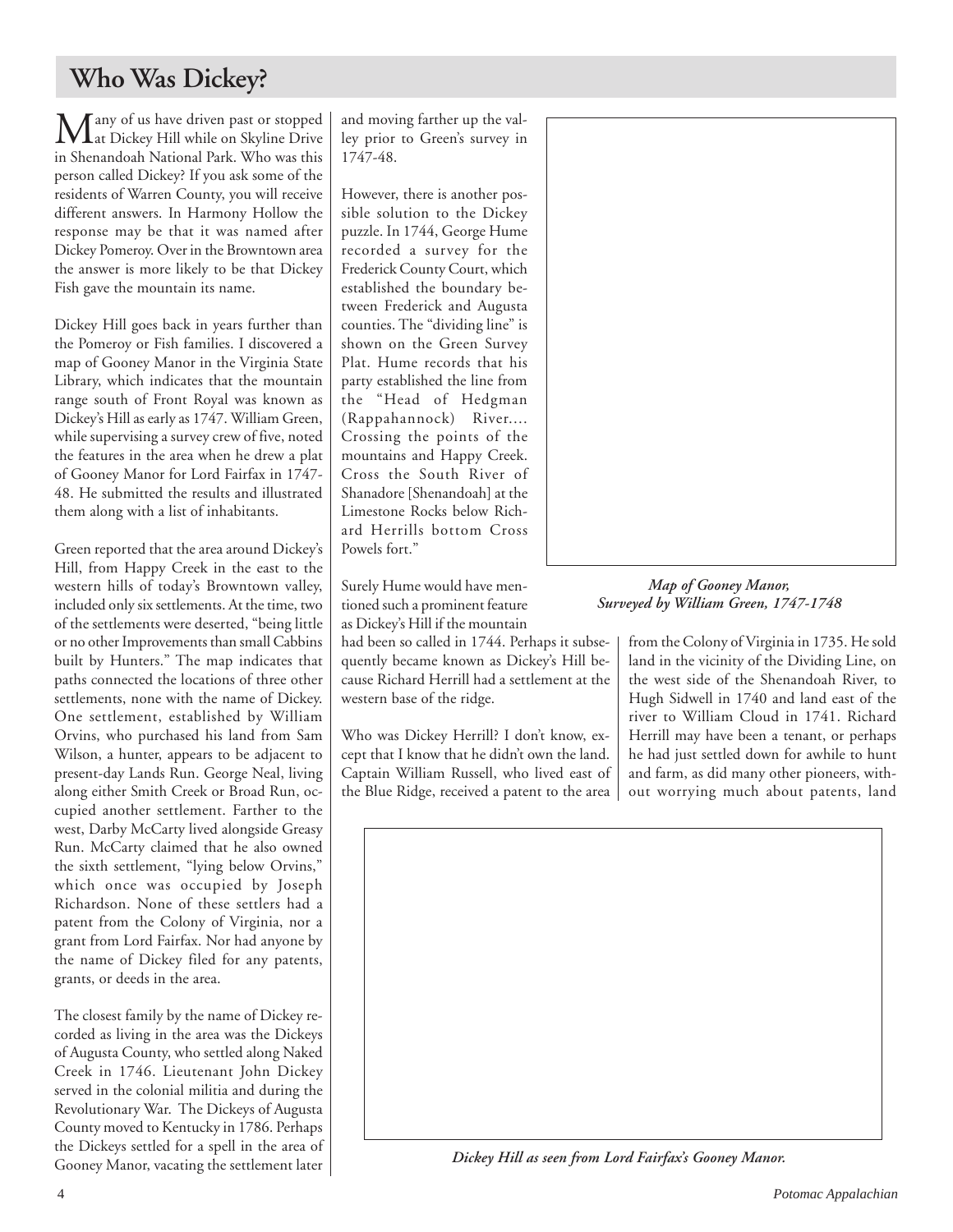grants, deeds or any other such bothersome formalities. Before long, he too may have ended up in Kentucky.

The question of who was Dickey has not been solved, but we appear to be getting closer to the mark. ❑

> *—Walt Smith reprinted from Fall 1998 Northern Shenandoah Valley Chapter newsletter*

Sources: Augusta, Frederick, Shenandoah, and Warren County Court records; National Archives census records; O'Dell, Cecil, Pioneers of Old Frederick County, VA, 1995; Virginia Magazine of History and Biography, Volumes VII and VIII, relating to the Dickey family of Augusta County; Virginia State Library, Index to Land Grants in the Northern Neck; Warren Times, A Warren History Feature, April 14, 1998.



**Do you Know??**

How many Headquarters has PATC had opened to the public?

Answer on page 6

## Patrons

Capital Hiking Club Center Hiking Club Potomac Backpackers Association Sierra Club, Washington Outings Program Wanderbirds Hiking Club

## Corporate Supporters

Blue Ridge Mountain Sports Campmor Casual Adventures Duron Hewlett-Packard Hudson Trail Outfitters Outdoor Adventure REI The Outfitter at Harpers Ferry The Trail House Wilderness Voyagers

## **50th New Year's At Allenberry**

This year's get-together at Allenberry will start after lunch on Wednesday, December 30, 1998 and will end with a mid-day Pennsylvania Dutch dinner on January 1, 1999. There will be some entertainment, slides or lecture, on Wednesday evening, square-dancing after dinner on New Year's eve, if there are enough dancers to form a couple of squares, otherwise a high-class film followed by midnight revelry with punch. Hikes will be offered Thursday and Friday. Cost: \$165 per person double or \$185 single for two nights including all meals and a champagne party. Fee for one night will be \$90 per person double and \$100 for a single room.



To reserve: phone Bill and Helen Bryant 703-379-1888. Deadline for reservations: Dec. 9. ❑

## **Horse and Mountain Bike Update**

On September 10, the Pennsylvania Di-vision of State Forest Management hosted a meeting consisting of two representatives each from the hiking, equestrian, and mountain bike communities to discuss the issue of the use of 18 state designated hiking trails in Pennsylvania, including the Appalachian Trail, by the latter two groups. Warren Ely, Chief of the Division of Forest Management, chaired the meeting and has been the point of contact for comments regarding revisions to the Bureau of Forestry rules and regulations, which went into effect in the spring of this year. These revisions, the first in the past 25 years, originally included two provisions of keen interest to hikers: the prohibiting of horses and mountain bikes from the 18 state designated hiking trails and the adoption of "positive posting". Because of the strong objections raised by equestrians and mountain bikers, these two provisions were omitted from the revised regulations, subject to further consideration.

I spoke with Mr. Ely about a week after the meeting, who told me that the meeting went well and that this committee would meet again early next year to continue discussions. Until then, the past policy of "negative posting," which means that horses and mountain bikes are free to use a hiking trail unless the trail is specifically posted against such use, will remain in effect for all of Pennsylvania's hiking trails. ❑

> *—Steve Koeppen, reprinted from* News and Views, *the newsletter of the North Chapter of PATC*

## **ARE YOU MOVING?!!**

Did you know that the Post Office charges PATC 50 cents every time they let us know a member has moved? You can help save money and get information to you faster just by telling us yourself.

Please fill out the following form and mail it to 118 Park Street, S.E., Vienna VA 22180-4609. You can also call Pat Fankhauser at 703/242-0693 or e-mail her at pfankh@erols.com.

\_\_\_\_\_\_\_\_\_\_\_\_\_\_\_\_\_\_\_\_\_\_\_\_\_\_\_\_\_\_\_\_\_\_\_\_\_\_\_\_\_\_\_\_\_\_\_\_\_\_\_\_\_\_\_\_\_\_\_\_\_\_\_\_\_\_

\_\_\_\_\_\_\_\_\_\_\_\_\_\_\_\_\_\_\_\_\_\_\_\_\_\_\_\_\_\_\_\_\_\_\_\_\_\_\_\_\_\_\_\_\_\_\_\_\_\_\_\_\_\_\_\_\_\_\_\_\_\_\_\_\_\_\_

Name:\_\_\_\_\_\_\_\_\_\_\_\_\_\_\_\_\_\_\_\_\_\_\_\_\_\_\_\_\_\_\_\_\_\_\_\_\_\_\_\_\_\_\_\_\_\_\_\_\_\_\_\_\_\_\_\_\_\_\_\_\_

Effective date of New Address:

Old Address:

New Address:\_\_\_\_\_\_\_\_\_\_\_\_\_\_\_\_\_\_\_\_\_\_\_\_\_\_\_\_\_\_\_\_\_\_\_\_\_\_\_\_\_\_\_\_\_\_\_\_\_\_\_\_\_\_\_

New Phone Number: \_\_\_\_\_\_\_\_\_\_\_\_\_\_\_\_\_\_\_\_\_\_\_\_\_\_\_\_\_\_\_\_\_\_\_\_\_\_\_\_\_\_\_\_\_\_\_\_\_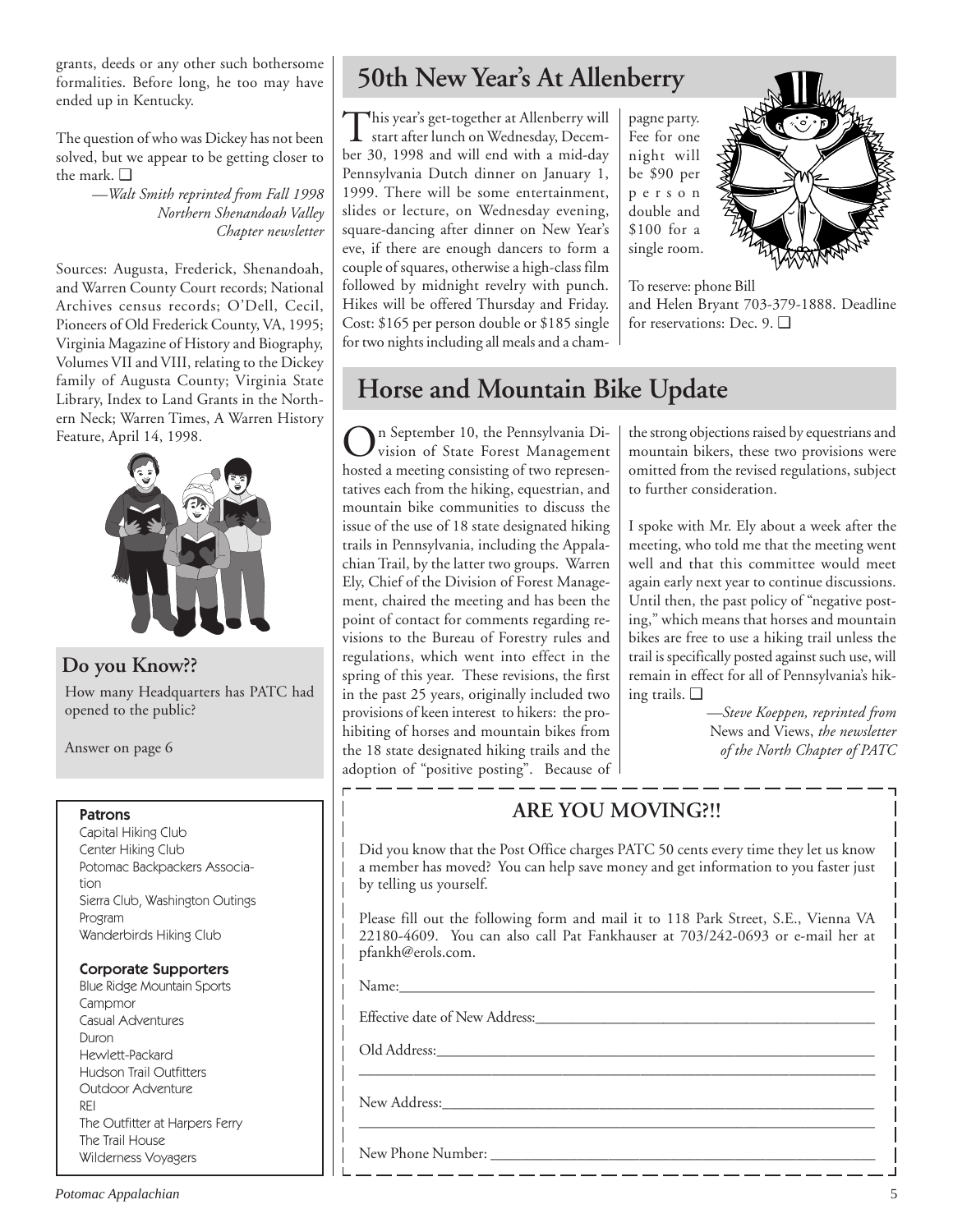## **A Report on Long Distance Trails Looking Back**

When the National Trails System act was passed in 1968, there were only two long-distance trails: the Appalachian Trail (AT), approximately 2,100 miles long and in danger of losing parts, and the 2,600 mile Pacific Crest Trail (PCT), some of which existed only as a general route used by through hikers but not actually laid out as a trail. Today both trails are complete (the AT with 2,160 miles and the PCT with 2,650) and there are six other national scenic trails with a total 3,849 miles open to hikers out of a possible 9,404, and 12 national historic trails, whose walkable mileage has not been counted.

In 1968, the Appalachian Trail Conference (ATC), with about 3,000 individuals and three dozen trail clubs as members, was the only organized group of citizens interested in foot trails. Today there are nine such organizations with a total of 38,940 members, though the ATC continues to be the largest with about 60 trail clubs as members and 24,000 individuals.

This report on 30 years of foot trail growth appears in the summer issue of *Pathways Across*

## **Tip of the Month**

 $\left[\text{M}\right]$  ost cabin pots have been used on open over the exterior of the pot. Then fill it up first extensive system of toot trails. For  $\left[\text{m}\right]$  first maps are  $\left[\text{m}\right]$  first maps are  $\left[\text{m}\right]$  first use, the P fires/grills for years and years, and sport a thick layer of soot that likes to come off on everything-except the pot. So, if you are fortunate enough to stumble across a new, shiny, clean pot, you can keep it that way very easily! Before you put food or water in the pot, smear a thin coating of plain old dish soap all

over the exterior of the pot. Then fill it up and put in on the fire. During wash up, the soot will wash clean away. But, like any pot, save the soaped ones for LAST in the wash basin!! This trick works just as well at home on the gas or charcoal grill or on pots that have to wash up and go back in the pack. ❑ *—Nancy Merritt*

*—Paula N. Strain*

*America* and includes a number of statistical tables that will interest anyone concerned

Authors Steve Elkinton and Gary Werner note the PCT now needs to relocate parts in Southern California because of urban sprawl. The Continental Divide, which has only 800 miles officially open, is like the 1968 PCT was: its entire route is known generally and used by its through hikers, but much of its 3,200 trail miles is not actually on the ground. The North Country Trail, which will also be 3,200 miles long, has 1,480 miles blazed for the hiker. The Florida Trail, with an expected 1,400 miles, has 805 miles walkable—and has just solved two problems that have limited completing more of the desired mileage. The Ice Age Trail, to be 1,000 miles long, has 805 miles walkable. Only the 700-mile Potomac Heritage Trail lacks working sponsors and is hikable only on the 12-mile section along the Potomac Palisades that PATC maintains and on the 184-mile C&O Canal towpath. ❑

with foot trails.

## **National Park Service Publications**

The Park Service's "Economic Impact and<br>Uses of Long-distance Trails" offers a tool for measuring and evaluating visitation along long-distance trails. Dr. Roger Moore and Kelly Barthlow tested the tool in a study of the 310-mile Overmountain Victory National Historic Trail. Two surprising results came to light: Most visitors did not know they were on the trail; once they did, they were eager to learn more about it. In 1995, these visitors brought in about \$16 million in "new money" to the counties along the trail.

"Wayside exhibit guidelines: The ABCs of Planning, Design, and Fabrication", also a free publication of the National Park Service, is a short manual written for NPS' trail partners to help them create top-quality, low-impact wayside exhibits appropriate to trail sites.

Both are available on request from the NPS National Center for Recreation and Conservation, 1849 C St., room 3606, Washington, D.C. 20240. ❑

*—Paula Strain*

20 Years Ago this Month....

Among the stories, poems, and photographs in a special holiday issue of the PA, Carleton Gooden reminisced about his recently completed sectionhike of the AT. "...My chief satisfaction came from enjoying the amazing variety of natural wonders still available in the eastern United States for those who would rather see a dewy spider web at sunrise than the Taj Mahal at high noon..."

40 Years Ago this Month....

Paula Strain reported on a bill recently signed by President Eisenhower, ordering a bipartisan commission to complete a three-year study of the nation's diminishing outdoor recreational resources.

60 Years Ago this Month....

PATC issued a second edition of the map of the Shenandoah National Park-Southern Section, with each copy of the *Bulletin.* The second edition was occasioned by a trail relocation that rendered the first edition obsolete. SNP officials had begun issuing a new Guide Map to tourists entering the park, but this map did not show the "extensive system of foot trails. For still supreme."

## **Answer:**

Six. Shared office space at: 901 Union Trust Building, Washington, D.C.; 1620 H St. N.W. Washington, D.C.; 808 17th St. N.W. Washington, D.C.; and our own buildings at 1915 Sunderland Place, N.W. Washington, D.C.; 1718 N. St. N.W. Washington, D.C.; and 118 Park Street S.E, Vienna, VA.

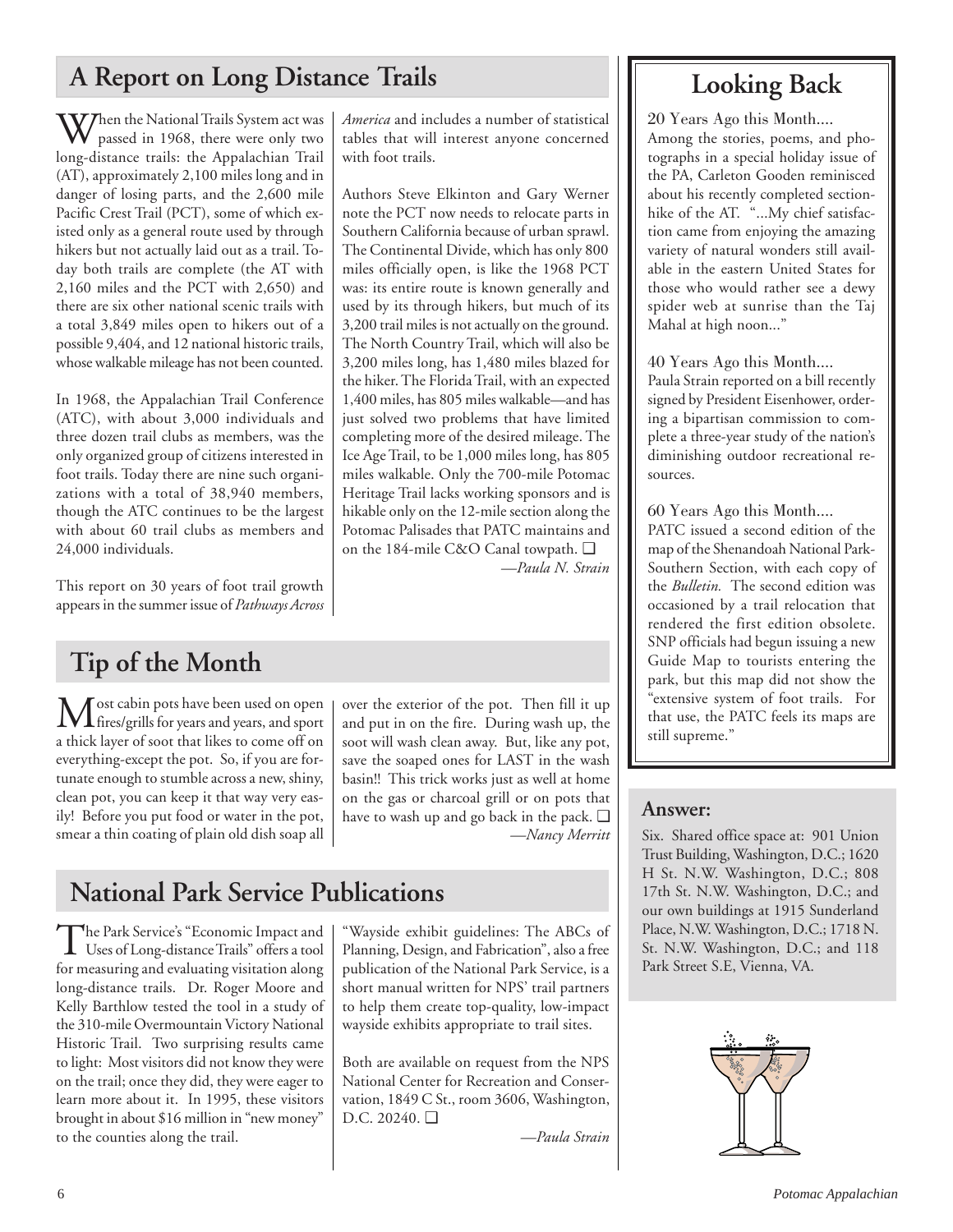## **Storm On The Blue Ridge**

 $\int_{\mathcal{S}} \text{found this hand-written story, on now-  
yellowed paper, while sorting through "old  
of "10"$ yellowed paper, while sorting through "old stuff" to throw out. It is the story of a 19 year-old Mountain Club of Maryland member making his last solo hiking trip before joining the Navy in May 1951.

Back then my equipment consisted of WWII surplus: a ski-mountaineering steel-tube frame pack, knee-length parka with fur ruff, GI Coleman stove, down-feather mix sleeping bag, and paratrooper boots. Of all the gear I carried, I have retained only the GI Coleman stove, and it still weighs three pounds. This was in the days before Goretex, Spandex, Rolodex, and Tex-Mex.

I have not checked the miles per day, which when rereading the story today seem excessive, but then I was only 19. If you are a trail mileage nut or a fact-finder and find errors, please do not call me; it's only a memory now.

It all started on a beautiful sunny day in March 1951when I reached the Shenandoah National Park Headquarters at about 12:30 p.m. After telling one of the Rangers that I planned to hike from the southern end of the park north to Panorama (a distance of about 71 miles) and planned to do it in six days, he suggested that I ride with another Ranger to Big Meadows.

At one o'clock on the dot the Ranger appeared, and I was off on what was to be the greatest adventure I had ever experienced! After saying so long to the Ranger at Big Meadows Wayside, I sat on the roadside in the warm sunlight and started a concentrated lunch of potted meat, Triscuit, apple juice, dried fruit and chocolate. The air was free of haze, and the ground was fairly dry. Very shortly I got a ride with an Interstate Commerce investigator all the way to Beagle Gap, where I decided to start my hike north.

## **The Hike Begins**

Beagle Gap is five miles north of Rockfish Gap and about 2,500 feet in elevation where the Drive goes between Bear Den Mountain and Calf Mountain, both of which are grassy balds, typical of the mountains in the southern part of the Park. I started up Calf Mountain (2,830 feet) about 3:30 p.m. and had 4.7 miles to hike to Sawmill Run Shelter. The ascent was fairly steep, 300 ft. in 0.5 miles, but at the top I was rewarded with a beautiful view to the south of the diminishing mountains and even Waynesboro. I turned and started the long descent to Jarman Gap (2,165 feet) where I crossed Jarman Gap Fire Road.

Then I hiked down an easy 300 feet in 0.3 miles to Sawmill Run Shelter where I ate supper and sat by the fire and watched the sun go down. The stars came out brightly, and the sky was a deep blackish blue. I went right off to sleep, but during the night a rat kept running over the frying pan left in the cabin and across the bedsprings overhead, and I woke up. It was 2 a.m., and as I looked for the stars, I suddenly realized that they were gone!

## **Trouble Brewing**

By dawn the sky was dull gray, and I knew a storm was brewing. It was raw, and the damp air was penetrating. After an elaborate breakfast of dried fruit, instant Purina, and cocoa, I packed up and was on the Blue Blaze trail to the Appalachian Trail (AT) at 8 a.m. At 8:15 it started to snow. By the time I reached Turk Gap the snow had whitened the ground and it was pretty foggy on the higher points. A Maryland car passed me while I was standing at the Gap, but they didn't even see me.

On the other side of Turk Gap I took a rest stop, and when I started out again I saw a gray fox, which I checked by footprints in the snow. This was the only living creature I was to see for two-and-a-half days. Soon I crossed Skyline Drive and a little bit further crossed the trail down to Rip-Rap Shelter. I would have gone down, but it was snowing harder now, and there was a fairly strong wind. My position soon started to worry me. I had heard of people getting snowed in and freezing to death, and, although I had never heard of any such fatalities occurring in the Park, "there's a first time for everything," I thought.

## **Missed Chance For Rescue**

On I went, up, up, still snowing and getting deeper, and then down, intersecting the Calvary Rock Trail. Soon I came to Black Rock Gap where the AT parallels the road for about 0.4 miles, on a bank above the Drive. Of course the snow muffled all sound, and before I knew it, I heard the low whir of a truck going by. I ran to the edge of the bank and looked, but it was gone, leaving only fresh, sharp impressions from the tires. And it was heading north, too. I felt sick.

The Trail crossed the Drive again, and, as I stood there, the wind whistling around the bends in the road sounded just like an automobile horn. The snow was about four inches deep now and still coming down heavily. Up I went again but soon started down the side trail to Black Rock Shelter. I almost couldn't find it for it was pretty well buried in the snow. It was 1:30 p.m., and I had come 10 miles since breakfast, so I had a lunch of Triscuit, potted meat, soup, fly (raisin) cookies and chocolate.

It was frigid; my parka and pack were frozen stiff from the driving snow. My fingers soon became numb from handling the gas stove and the metal eating ware. I hiked on. It was starting to get dark, and it was an awful feeling knowing that the only way I was going to get out of this mess was to walk out or wait for the snowplow to come through.

The wind was very strong, driving the snow with such force that it stung the skin, and I soon had to walk backwards till the wind temporarily let up. About 6:30 p.m., I got to Browns Gap, and there the sign said Big Run Shelter—2 miles; Doyle River Cabin—3.5 miles. I had come six miles since lunch, so naturally I headed for Big Run, another downhill trip. I was getting really desperate. My eyes and ears were still playing tricks on me, seeing people and hearing bells; it was dark; I was cold; my feet were soaking wet; and here I was slipping, sliding, and stumbling, trying to get to Big Run Shelter.

I followed the Trail till I came to a rushing stream and the trail vanished into the choking gray of the snowy night. But the shelter had to be there, even if it wasn't shown on the map; it just had to be! I cursed the snow and prayed for help, but there was no kidding myself, I was in a pretty dangerous situation. I was wet to the skin and had no supper and no shelter.

## **Salvation For The Night**

I soon realized that it was too dark to see anything in this storm. Standing there, almost rooted, not having the strength to move much further, I saw a large, dark shape that at first I took for a bear. It turned out to be the end of a huge log: a huge hollow log.

My prayers had been answered! With my ax, I knocked loose most of the rotted wood on the *See Storm, page 11*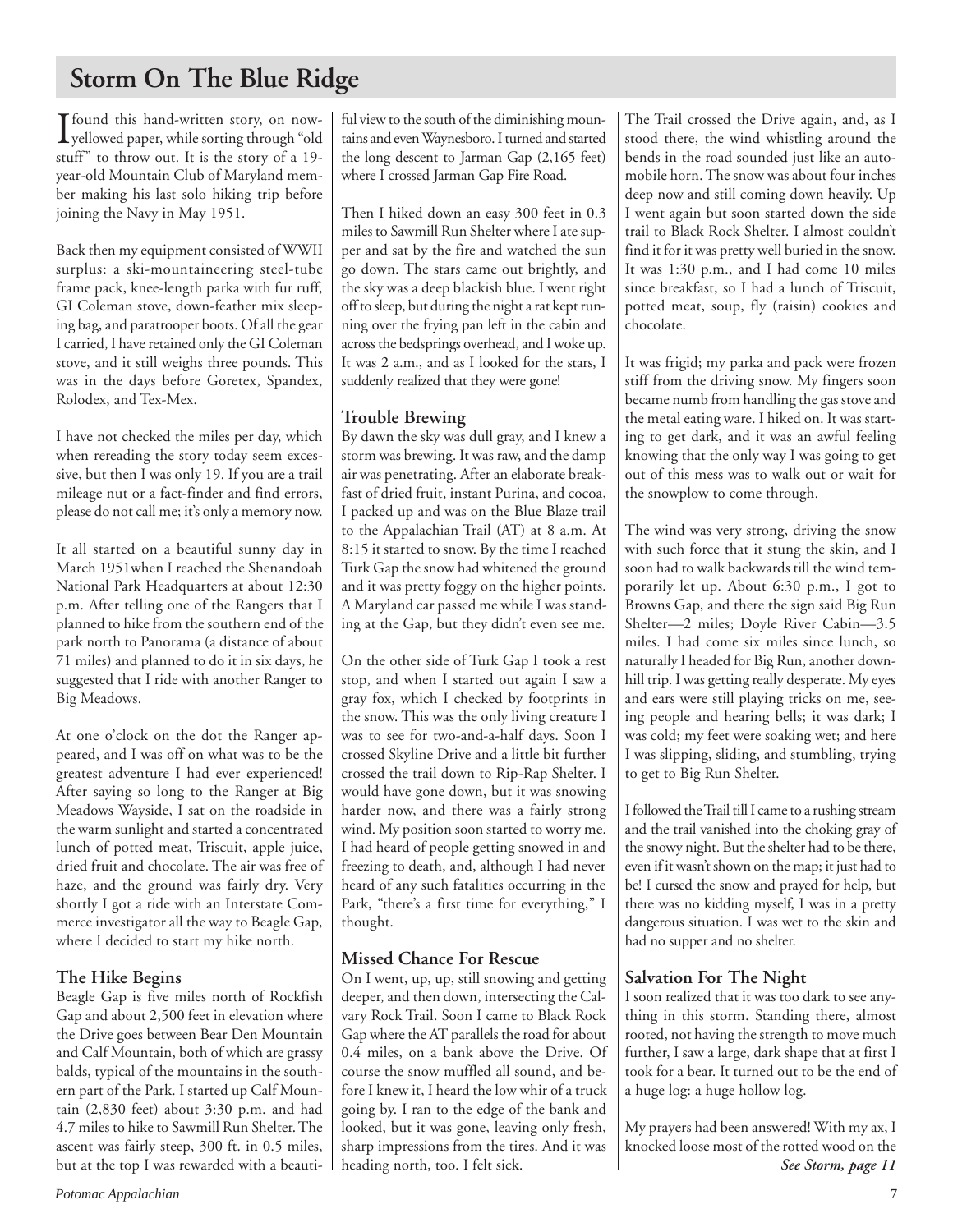### **Charlottesville Chapter**

The Charlottesville Chapter hikes every Saturday, summer, winter and in between. Hikes are about 8 miles. Trail maintenance is usually done on the last Saturday of the month. Meet at Sprint parking lot, 2307 Hydraulic Road at 9 a.m. with food and water for the day. We hike trails in the Southern, Central and occasionally Northern Districts of Shenandoah National Park, and in George Washington National Forest. INFO: Jere Bidwell 804/295-2143, John Shannon 804/293-2953 or Lois Mansfield 804/973-7184.

### **North Chapter**

The North Chapter of PATC conducts monthly trail work trips on the Maryland and Pennsylvania sections of the Appalachian Trail (AT) and on the Pennsylvania sections of the Tuscarora Trail. We also lead hikes on these and other trails. Maryland AT work trips are generally held on the first and third Saturdays—contact Rick Canter (rbcanter@erols.com), 301/824-4942 for information. Pennsylvania work trips are generally held on the AT on the first Saturday and on the Tuscarora on the third Saturday—contact Charles Irvin at 301/447-2848. Pennsylvania AT work trips also include an optional Saturday night stay at the Gypsy Springs cabin. Dinner, breakfast, and camaraderie available. For information on upcoming hikes, contact Chris

## **Chapters**

Firme at 717/765-4833. For general chapter information, contact chapter president Steve Koeppen (skoeppen @qis.net) 410/756-2916.

### **Northern Shenandoah Valley Chapter**

The Northern Shenandoah Valley Chapter sponsors hikes in national and state parks and forests in the Shenandoah Valley vicinity, open to the public, on a monthly basis except during the winter. Hikes are posted in the **Forecast.** Other activities are in the NSV Chapter Newsletter. For further information contact Walt Smith, 540/678-0423.

### **Southern Shenandoah Valley Chapter**

See **Forecast** for work trips and hiking events sponsored by the Southern Shenandoah Valley Chapter. Most trips meet in Harrisonburg at the Cloverleaf Shopping Center at 8:00 a.m. Hikers from the DC area should allow about 3 hours to get to our region. INFO: in Harrisonburg, call Suzanne 540/269- 4341; in Staunton or Waynesboro, call Vernon 703/ 886-9218, or Doris 540/885-4526.

### **West Virginia Chapter**

Chapter meeting at Highacre on the first Wednesday of the month; see **Forecast** for up-coming activities. For further information on chapter activities or to receive the chapter newsletter contact Jane Thompson 301/ 865-5399.

### **Ski Touring Section**

The Ski Touring Section has served since 1974 to introduce Washington area residents to crosscountry skiing and to provide cross-country skiing opportunities to experienced skiers. The Section sponsors winter weekend ski trips for all levels of skiers to nearby mountains in Maryland, West Virginia and Pennsylvania, as well as periodic social events year round. INFO: Katherine Stentzel 703/781-3249.

### **PATC Midweek Hikes**

PATC's **Vigorous Group** hikes 8-10 miles at a fast pace; and the **Easy Hikers** hike 5-8 miles on trails with little elevation change. See below for scheduled trips; check the weekly tape (703/ 242-0965) on Thursday or Friday for any changes or additions.

### **Other Clubs' Hikes**

Capital and Wanderbirds hike on Sundays, traveling by bus and leaving from downtown, with suburban stops as well. Center Club, Northern Virginia Hiking Club and Sierra Clubs hike on both Saturdays and Sundays using carpools, which often leave from a suburban Metro stop. Schedules are available at PATC Headquarters and are published in area newspapers on Fridays.

## KEY to Forecast Activities

**All events are marked for easy identification.** Late changes or cancellations are listed on the weekly information tape (703/242-0965), which is updated on Wednesday evening for the following seven days. The Forecast can also be found on PATC's Web site at http://patc.simplenet.com/ forecast.html

- ` **Hiking Trips**
- F **Backpacking Trips**
- } **Trail Work Trips**
- **Cabin/Shelter Work Trips**
- ❖ **Special Events**
- **Meetings**

## **R** Cross-Country Skiing

**Note to all hike leaders:** Please ask nonmembers on your hike if they would like to join PATC, then get names and addresses so a club volunteer can send them information packets. Thanks!

## **December**

#### **1 (Tuesday)**

#### **DEADLINE - January Potomac Appalachian Headquarters, Vienna, VA**

5:00 p.m. All items for the next issue of the PATC newsletter must be submitted on disk if possible to headquarters, or via e-mail or e-mail attachment to bianca@moon.jic.com. Allow one week for postal service delivery.

### **1 (Tuesday) MEETING - Trail Patrol Headquarters, Vienna, VA**

7:30 p.m. Trail Patrol volunteers are PATC's good will trail ambassadors to the hiking public. They provide a visible, reassuring presence on the trails, educating the public on good hiking practices, minimum impact hiking and camping ethics. Patrol members are trained in land navigation, emergency procedures, radio communications and personal equipment. All patrol volunteers are also expected to become certified in a recognized basic first aid course. Some equipment and uniform items are provided upon completion of training. INFO: John Moore (trailptrl@aol.com) 703/368-1952 or see PATC's website (http://patc.simplenet.com/patrol.html).

#### **1 (Tuesday)** ` **HIKE - Vigorous Hikers**

A fast paced hike of about 15-18 miles for strong hikers who enjoy a vigorous workout on beautiful mountain trails. INFO: Cliff Noyes 703/451-5181.

**2 (Wednesday)** ` **HIKE - Easy Hikers Manassas National Battlefield Park, VA** The Easy Hikers will hike about 5 easy miles at Manassas Battlefield Park. Meet at 10:00 a.m. at the Park Visitor Center. To reach the Visitor Center, take I-66 west from Beltway Exit 9 17.7 miles to VA 234 north exit. Go 1 mile to Visitor Center on right. Bring lunch and water. INFO: Bill and Helen Bryant 703/370-1888.

### **2 (Wednesday) 然 CLASS - Winter Backpacking REI, Baileys Crossroads, VA**

7:30 p.m. Get your gear ready! The best backpacking season of the year is approaching. No bugs, no snakes, no crowds. With the leaves gone every ridge top affords stunning views, especially when cold fronts sweep in with clear Canadian air. But there is a price to pay for beauty. It's cold. You need to carry more clothing, food, fuel, and a heavier sleeping bag to stay warm. REI's Alexis Sanders will discuss winter gear, skills and tricks to keep your pack light to get the most out of winter. INFO: REI 703/379-9400.

### **3 (Thursday)**

#### **然 CLASS - Winter Backpacking REI, College Park, MD**

7:30 p.m. See the above 12/02 REI class for details. REI's Erik Krukowski will discuss winter gear and skills to keep warm and keep your pack light to get the most out of winter. INFO: REI 301/982-9681.

### **4 - 6 (Friday - Sunday) KN** BACKPACK TRIP - Assateague Island **Assateague Island, VA/MD**

Twenty-eight mile circuit hike on Assateague Island. Departing Friday night. Saturday we will begin the hike in the National Wildlife Refuge in Chincoteague, VA and hike up to the National Seashore in Maryland where we will camp. INFO: Dave Wilcox (davewillcox@worldnet. att.net) 703/212-0991.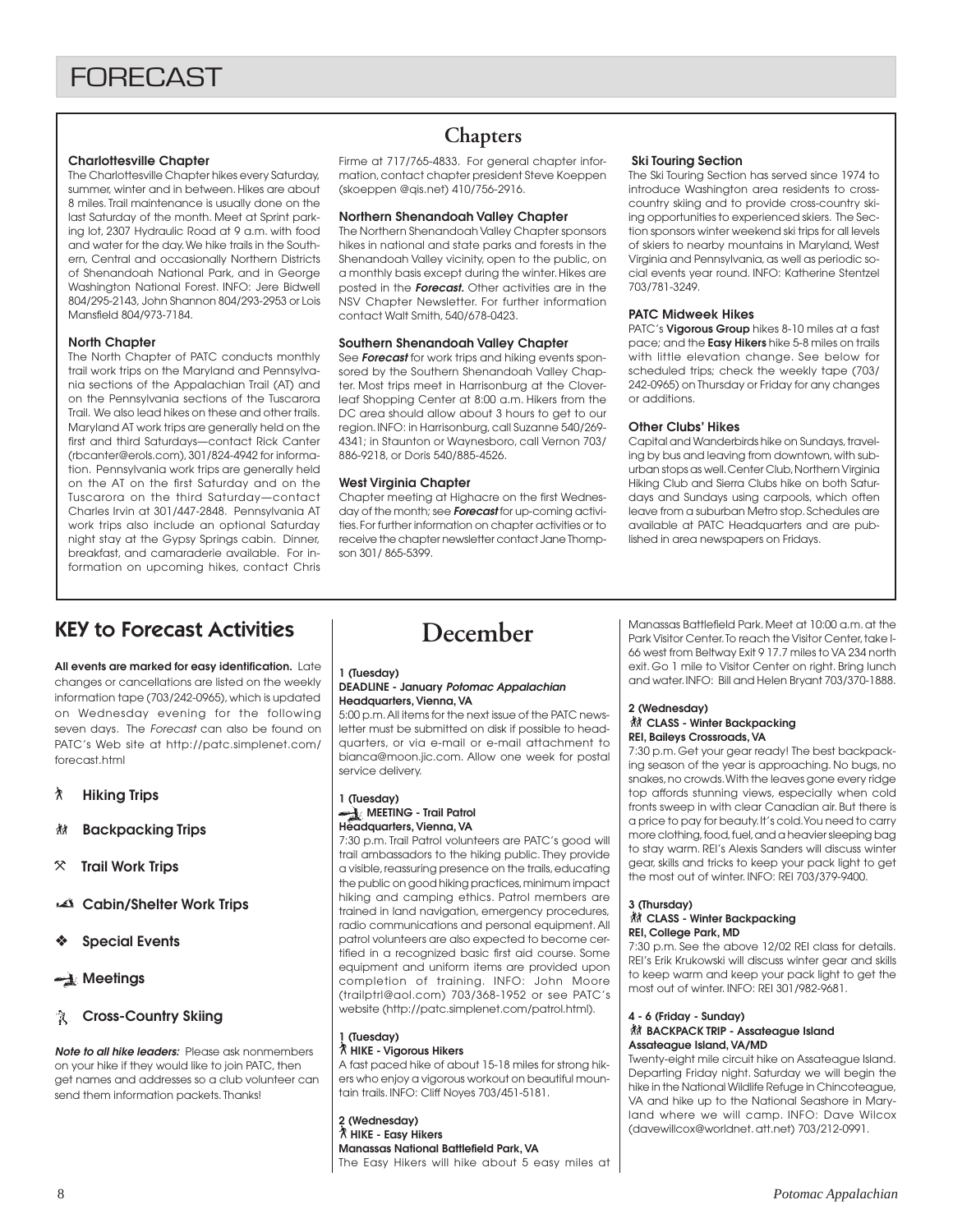## **FORFCAST**

#### **5 (Saturday)** }**TRAIL WORK TRIP - South Mountaineers Appalachian Trail, MD**

9:00 a.m. This is the 19th and final advertised South Mountaineers event of 1998. We will work on whatever is left! Tread repair is likely so plan to get dirty. Tools provided. THANKS to all who participated in the '98 campaign. INFO: Rick Canter (rbcanter@ erols.com) 301/924-4942.

#### **5 (Saturday)** }**TRAIL WORK TRIP - Stonewall Brigade VA-WV border**

Call 5 days ahead. INFO: Wil Kohlbrenner 540/477- 2971.

#### **5 - 6 (Saturday - Sunday) CLASS - Wilderness First Aid Alexandria, VA**

This sixteen-hour class includes classroom study, hands-on practice, and results in a two-year certification. The cost is \$125. Registration is limited to 25 people. Additional information at website: http:// wfa.net. INFO: Christopher Tate 703/836-8905.

### **5 - 6 (Saturday - Sunday) CABIN WORK TRIP - Tulip Tree Cabin Shaver Hollow, VA**

Join the world renowned Tulip Tree Cabin Crew in our endeavor to erect a 30' long log on top of the cabin wall. There will be no crane or other high tech equipment; just good old fashioned ingenuity and lots of muscle. There will be plenty of other interesting jobs too. With a little luck you may even get to see the local resident bear. INFO: Charlie Graf 410/ 757-6053.

## **6 (Sunday)**

### ` **HIKE - Trail Patrol Training Hike**

Want to know what PATC's Trail Patrol does? Here's your chance. Join John Dami on a training hike on Sunday, December 6. Reservations/INFO: John Dami 703/920-2422 before 10:00 p.m.

#### **6 (Sunday)** ` **HIKE - Bluff Trail North District, Shenandoah National Park, VA**

A long but relatively easy 13 mile hike along Bluff Trail, with lunch at Gravel Springs Hut. Return on AT. Moderate pace, 2000 ft elevation gain. You get great views from several promontories at this time of year.

## INFO: Tom Johnson 410/647-8554. **8 (Tuesday) MEETING - PATC Council**

**Headquarters, Vienna, VA** 7:00 p.m. - sharp. The PATC Council meets the sec-

ond Tuesday of every month to conduct business of the Club. All members are welcome, but members wishing to address the Council should call two weeks prior to the meeting in order to be included on the meeting agenda. INFO: Wilson Riley (wriley1226@ aol.com) 703/242-0693 x11.

## **8 (Tuesday)**

### ` **HIKE - Vigorous Hikers**

A fast paced hike of about 15-18 miles for strong hikers who enjoy a vigorous workout on beautiful mountain trails. INFO: Cliff Noyes 703/451-5181.

## **9 (Wednesday)**

### **MEETING - Mountaineering Section Headquarters, Vienna, VA**

8:00 p.m. Second Wednesday of every month. INFO: Tony Sanders 202/362-3819 or see PATC's website (http://patc.simplenet.com/mtn\_sect/).

### **9 (Wednesday)** ` **HIKE - Easy Hikers Scotts Run Nature Preserve, Langley, VA**

4-5 miles. Meet at 10:00 a.m. From Beltway (I-495) Exit 13, go W on Va. 193 (Georgetown Pike) 0.6 mi. to Swinks Mill Rd. and turn R into parking area. Please, no pets. Bring water and lunch. INFO: Hank Comeau (hankcomeau@aol.com) 703/451-7965.

### **9 (Wednesday) CLASS - The Waterfalls of Whiteoak Canyon REI, Baileys Crossroads, VA**

7:30 p.m. The jewel of Shenandoah National Park, Whiteoak Canyon Run tumbles and plunges over a series of breathtaking waterfalls within its steep ravine. Along with images of this beautiful area, there will be a discussion of the underlying geology and stream biology. INFO: REI 703/379-9400.

### **11 - 13 (Friday - Sunday)** ❖ **ANNUAL HOLIDAY PARTY - Cadillac Crew Highacre, Harpers Ferry, WV**

If you've been out on at least one work trip with the Cadillac Crew this year, please join us at Highacre in Harper's Ferry to help us celebrate the holidays! We'll stroll through the streets of the town, hike the trails and try not to spend too much money in the bookstore. Saturday, we'll buy our own lunches in town and Saturday night we'll have a big community dinner (if we can talk Jon McCrea into coming down from Philly to prepare the turkey again). Please call by December 7 to let us know if you're participating! INFO: Fran Keenan (frannanc@ erols.com) 703/938-3973 or Jon Rindt (jkrindt@ erols.com) 703/573-2261.

#### **12 (Saturday)** ` **HIKE - North Chapter Tuscarora Trail Hike # II-7 George Washington National Forest, VA**

Fetzers Gap, VA section. Van Buren Furnace to VA Rte. 11. 11.6 moderate-to-difficult miles with an elevation change of 1000 ft. INFO: Chris Firme 717/ 765-4833 after 5:30 p.m.

### **12 (Saturday)** }**TRAIL WORK TRIP - Massanutten Crew Massanutten Mountain, VA**

Call 5 days ahead. INFO: Wil Kohlbrenner 540/477- 2971.



## **12 (Saturday)**

## ` **HIKE - Northern Shenandoah Valley Chapter North District, Shenandoah National Park, VA**

All are invited to join the NSVC on a five-mile hike on the Dickey Ridge Trail with about 800' in upward elevation change to warm up! From Skyline Drive we will hike at a slow pace up to the Shenandoah Valley Overlook for a view of the Valley and the mountains beyond. Leader/INFO: Martha Clark (mclark@visuallink.com) 540/665-2101.

### **12 - 13 (Saturday - Sunday)** ` / **HIKE/SKI - Cabin Christmas Morris Cabin, Lydia, VA**

Escape the malls and parking lots for a crisp weekend in the Blueridge and the cozy warmth of the wood stove. We'll day hike and/or cross-country ski (if there is snow), and then spend evenings in Yuletide celebration. This has become an annual event (now the tenth), but newcomers are welcome. Depart Friday evening. INFO: John Koutze or Kathy McDermott 703/846-9207.

#### **12 (Saturday)** ` **HIKE - Natural History Hike South District, Shenandoah National Park, VA**

Join Bob Pickett on a 7.5 mile hike that will include a visit to the well-preserved Mt. Vernon iron furnace, and then take us over Trayfoot Mountain, where we'll see the damage from the recent Halloween fire. Trail is of moderate difficulty, ascending and descending 1500 feet along the Furnace Mountain and Trayfoot Mountain Trails. This can be part of a weekend cabin trip if desired (see Natural History Weekend below). INFO: Bob Pickett 301/681-1511.

#### **12 - 13 (Saturday - Sunday)** ` **HIKE - Natural History Weekend Massanutten Mountain & Shenandoah National Park, VA**

Got a free weekend and looking for day hikes and a PATC cabin for Saturday night? Bob Pickett leads a 7.5 mile hike on Saturday, starting at the historic Mt. Vernon furnace and continuing over Trayfoot Mountain, overlooking the recently burned Paine Run Valley. After the hike, retire to a PATC cabin for a chili dinner and an evening in the woods. Sunday morning will start with a full breakfast and, after "breaking camp", we'll take a 5.4 mile hike in the Massanutten Mountain to Kennedy Peak. Dinner and breakfast provided. \$10 per person will probably cover cabin rental and food. Reservations/INFO: Bob Pickett 301/681- 1511.

## **13 (Sunday)**

#### ` **HIKE - Natural History Hike Kennedy Peak, Massanutten Mountain, VA**

For those interested in a short hike, join Bob Pickett for a 5.4 mile hike from the New Market Gap along Route 211 to Kennedy Peak. Hopefully, good weather will afford great views. This can be part of the weekend trip mentioned above. INFO: Bob Pickett 301/681- 1511.

### **14 (Monday)**

#### **MEETING - Shenandoah Mountain Rescue Group Headquarters, Vienna, VA**

7:30 p.m. New members meeting. INFO: Martin Juenge (mjuenge@rpihq.com) 703/255-5034 then press 5.

## **15 (Tuesday)**

### ` **HIKE - Vigorous Hikers**

A fast paced hike of about 15-18 miles for strong hikers who enjoy a vigorous workout on beautiful mountain trails. INFO: Cliff Noyes 703/451-5181.

## **16 (Wednesday)**

### **MEETING - PATC Shelters Committee Headquarters, Vienna, VA**

7:30 p.m. (Third Wednesday of Each Month). Become involved in this vital club function, help formulate policy proposals and plan shelters-related activities for 1999 and beyond. Any PATC member may attend and have a voice. The general public may attend and observe and wish that they, too, could help steer this committee into the 21st century. Coffee provided; bring your own gossip. INFO: George Still (Stills2@aol.com) 703/425-3884.

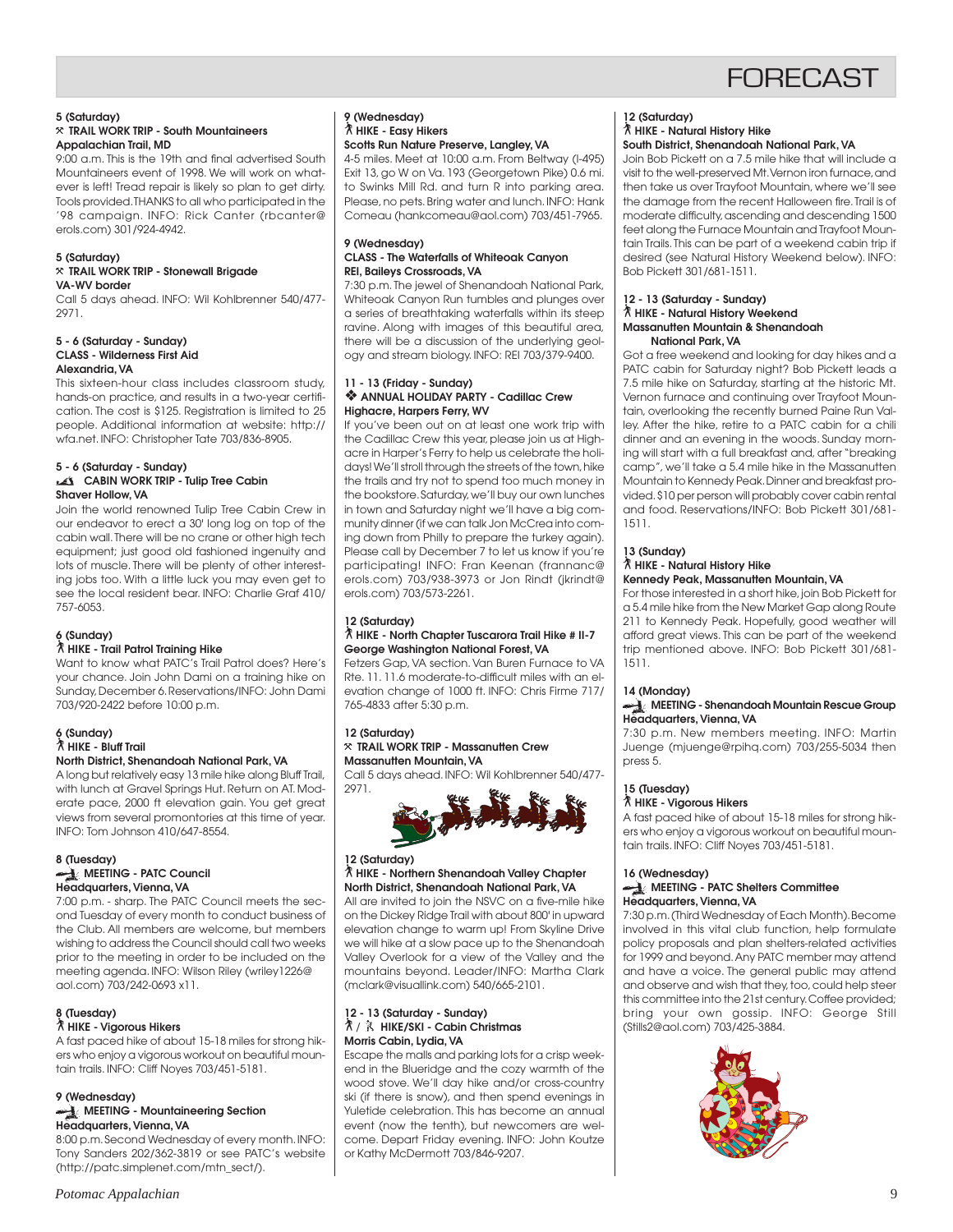## **FORFCAST**

## **16 (Wednesday)** ` **HIKE - Easy Hikers**

**Little Bennett Regional Park, Montgomery County, MD** 10:00 a.m. I-270 North past the exit to Father Hurley Blvd., north of Germantown. Exit NE (right) on Rte 121/ Clarksburg Rd. Continue straight on Clarksburg Rd across Rte. 355, about 2.5 miles from I-270, to parking lot on right hand side of Clarksburg Rd. 4-5 hilly miles may include giant ant mounds, one room schoolhouse, high meadows, and parallel streams. Bring lunch. Please call only if you need further information. INFO: Margaret Chapman 301/977-8988.

#### **19 (Saturday)** ` **HIKE - Family Hike South District, Shenandoah National Park, VA**

#### Pack your child! Parent/Child Hike. The Source. (South District, Shenandoah) Mile 81, 5.0 miles. Pace: a little less than 2 miles per hour. Recommended for children 6 months to 4 years (remember what they don't walk, you have to carry). Saturday December 19th. Depart DC suburban area around 9:00 a.m. INFO: John Butler 301/263-0141.

#### **19 (Saturday)** }**TRAIL WORK TRIP - Stonewall Brigade VA-WV border**

Call 5 days ahead. INFO: Wil Kohlbrenner 540/477- 2971.

### **19 (Saturday)** ` **HIKE - Tuscarora Trail Series #8 Hancock, MD**

A moderately paced 14 miles on the C & O Canal and roads from Camp Hardy County Park through Hancock, MD with less than 100 feet elevation gain. A car shuttle is required. PATC Map K. Meet at Vienna Metro, Nutley Street North at 7:30 a.m. INFO: Jack 703/339-6716 or William 703/256-6735.

### **19 - 20 (Saturday - Sunday) CABIN WORK TRIP - Tulip Tree Cabin Shaver Hollow, VA**

This weekend is our crew Christmas party. There will be lots of celebrating, but never fear, there will be plenty of work too. The emphasis will definitely be on fun (you can make your own interpretation of that!). The resident bear is not invited to the party, but who is going to tell him to leave? So far he has been very cooperative and only hangs around when the crew is not present. INFO: Charlie Graf 410/757-6053.

## **21 (Monday)**

### **MEETING - Conservation Committee Headquarters, Vienna, VA**

7:00 p.m. INFO: Mary Margaret Sloan 703/807-0746.

## **22 (Tuesday)**

## ` **HIKE - Vigorous Hikers**

A fast paced hike of about 15-18 miles for strong hikers who enjoy a vigorous workout on beautiful mountain trails. INFO: Cliff Noyes 703/451-5181.

### **29 (Tuesday) MEETING - Shenandoah Mountain Rescue Group**

## **Headquarters, Vienna, VA**

7:30 p.m. Meet in conference room. INFO: Martin Juenge (mjuenge@rpihq.com) 703/255-5034 then press 5.

## **29 (Tuesday)**

## ` **HIKE - Vigorous Hikers**

A fast paced hike of about 15-18 miles for strong hikers who enjoy a vigorous workout on beautiful mountain trails. INFO: Cliff Noyes 703/451-5181.

### **29 (Tuesday)** ` **HIKE - Easy Hikers Alexandria, VA**

The Easy Hikers will hike about 4 miles on the Mt. Vernon Bike Trail and in Old Town Alexandria with lunch at an Old Town restaurant. Afterward, hikers are invited to the leader's house for coffee and tea and dessert. Meet at 10:00 a.m. at the Belle Haven picnic area on the GW Parkway south of Alexandria. To reach the picnic area, take GW Parkway through Alexandria or Beltway Exit 1 south 1 mile and turn left at park sign. INFO: Shirley Rettig 703/836-0147.

## **January**

#### **1 (Friday) DEADLINE - February Potomac Appalachian Headquarters, Vienna, VA**

5:00 p.m. All items for the next issue of the PATC newsletter must be submitted on disk if possible to headquarters, or via e-mail or e-mail attachment to bianca@moon.jic.com. Allow one week for postal service delivery.

### **5 (Tuesday) MEETING - Trail Patrol Headquarters, Vienna, VA**

7:30 p.m. Trail Patrol volunteers are PATC's good will trail ambassadors to the hiking public. They provide a visible, reassuring presence on the trails, educating the public on good hiking practices, minimum impact hiking and camping ethics. Patrol members are trained in land navigation, emergency procedures, radio communications and personal equipment. All patrol volunteers are also expected to become certified in a recognized basic first aid course. Some equipment and uniform items are provided upon completion of training. INFO: John Moore (trailptrl@aol.com) 703/368-1952 or see PATC's website (http://patc.simplenet.com/patrol.html).

#### **9 (Saturday)** ` **HIKE - Northern Shenandoah Valley Chapter Roosevelt Island and Washington, DC**

All are invited to join the NSVC as we explore the Potomac River area from the Arlington Cemetery Metro Station to the Foggy Bottom Metro Station, a distance of about eight miles. After noting monuments in the Arlington Cemetery area, we will pass through Rosslyn, hike around the Theodore Roosevelt Island, and cross the Key Bridge into DC. We will walk through Georgetown, enjoy lunch at Georgetown Park, hike along the C&O Canal towpath and the Potomac River, and eventually reach the Foggy Bottom Metro. Come and enjoy a change of scenery from January in the Valley. Leader/INFO: Betsy Fowler (efowler@logicon.com) 703/553-7833 (w), 540/933- 6136 (h).

#### **9 (Saturday)** ` **HIKE - Natural History Hike North District, Shenandoah National Park, VA**

Join Bob Pickett on an 8.2 mile loop along Little Devil's Stairs and Piney Branch Trail. This is a moderately difficult trail, ascending 1500 feet, and involves several small stream crossings and walking over wet/icy rocks. At least the nettles and poison ivy will not be a problem. Cultural resources, woody plants, mammals and geology will be discussed. INFO: Bob Pickett 301/ 681-1511.



### **9 - 10 (Saturday - Sunday)** }**TRAIL WORK TRIP - North Chapter Appalachian Trail, PA**

Meet at US 30 and PA 233 at the parking lot of Caledonia State Park. Departure: 9:00 a.m. sharp. INFO: Charlie Irvin 301/447-2848.

### **9 - 10 (Saturday - Sunday)** }**TRAIL WORK TRIP - Cadillac Crew Vining Tract, Lydia, VA**

Got cabin fever? Put on your brand new thermal Christmas skivvies and come work outdoors with the Cadillac Crew! Weather permitting (meaning if we can drive up the mountain to the parking area) we're going to reclaim old trails so we can hike them in the summer. Overnight at Morris Cabin. Bring a lunch and water for Saturday. Saturday night community dinner. Please call by January 2 to let us know if you're participating! INFO: Fran Keenan (frannanc@erols.com) 703/938-3973 or Jon Rindt (jkrindt@erols.com) 703/573-2261.

## **11 (Monday)**

### **MEETING - Shenandoah Mountain Rescue Group**

### **Headquarters, Vienna, VA**

7:30 p.m. New members meeting. INFO: Martin Juenge (mjuenge@rpihq.com) 703/255-5034 then press 5.

### **12 (Tuesday)**

#### **MEETING - PATC Council Headquarters, Vienna, VA**

7:00 p.m. - sharp. The PATC Council meets the second Tuesday of every month to conduct business of the Club. All members are welcome, but members wishing to address the Council should call two weeks prior to the meeting in order to be included on the meeting agenda. INFO: Wilson Riley (wriley1226 @aol.com) 703/242-0693 x11.

### **13 (Wednesday)**

### **MEETING - Mountaineering Section Headquarters, Vienna, VA**

8:00 p.m. Second Wednesday of every month. INFO: Tony Sanders 202/362-3819 or see PATC's website (http://patc.simplenet.com/mtn\_sect/).

### **14 (Thursday)**

#### ` **HIKE - Northern Shenandoah Valley Chapter Old Rag Mountain, Shenandoah National Park, VA**

Legend states that Thomas Jefferson would celebrate his birthday every year by hiking Old Rag Mountain. Thomas Jefferson was lucky; he was born on April 13. However, in the great Jefferson tradition, and weather permitting, I will celebrate my birthday with the classic Old Rag hike. All are invited to climb the famous Ridge Trail, and return via the fire road on a day that will be cold and clear enough to inspire even old Tom Jefferson. Leader/INFO: Lee Sheaffer (thumpers@visuallink.com) 540/662-1524.

## **18 (Monday)**

#### **MEETING - Conservation Committee Headquarters, Vienna, VA** 7:00 p.m. INFO: Mary Margaret Sloan 703/807-0746.

## **20 (Wednesday)**

### **MEETING - PATC Shelters Committee Headquarters, Vienna, VA**

7:30 p.m. (Third Wednesday of Each Month). Appalachian Trail Guidebooks note that PATC shelters are among the nicest and most innovative to be found. Help us maintain a proud tradition and to raise the bar for other clubs to meet. Club members in good standing have a voice and a vote; nonmembers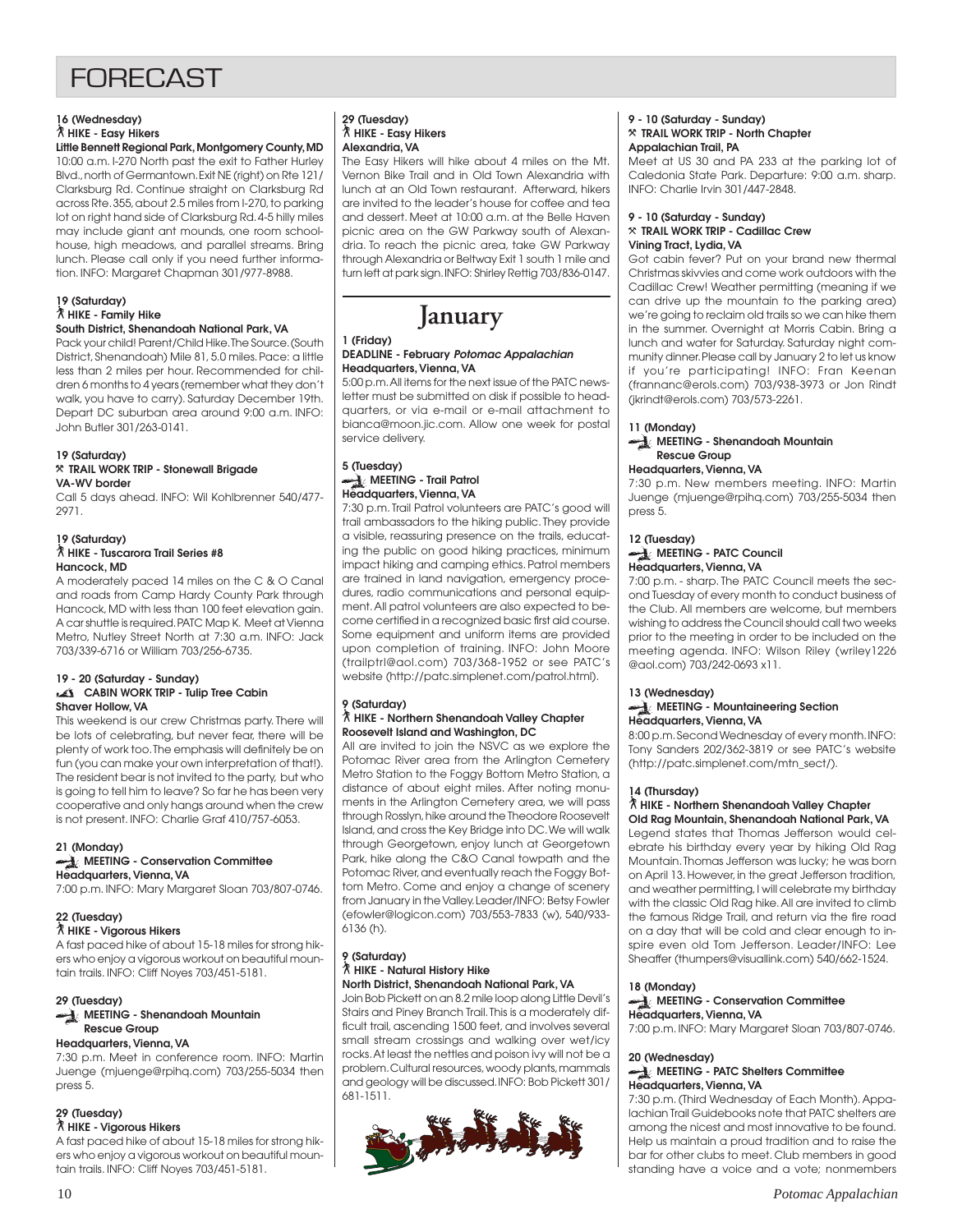## **FORECAST**

may discuss and advise. INFO: George Still (Stills2@aol.com) 703/425-3884.

#### **23 (Saturday)** }**TRAIL WORK TRIP - North Chapter Tuscarora Trail, PA**

For meeting place and other details, call Charlie Irvin 301/447-2848.

### **23 - 24 (Saturday - Sunday) CABIN WORK TRIP - Tulip Tree Cabin Shaver Hollow, VA**

Who knows what the weather will be like this time of year, but you can depend on the Tulip Tree Cabin Crew to be hard at work, come rain, snow, sleet or

hail. We will be making floor joists, cutting down trees, making dovetail joints to install floor joists and all sorts of other interesting jobs. We work in the quiet winter woods with our primitive hand tools resurrecting skills used by our forefathers intheir daily lives. INFO: Charlie Graf 410/757-6053.

### **23 - 24 (Saturday - Sunday)** }**TRAIL WORK TRIP - Cadillac Crew Vining Tract, Lydia, VA**

Want to be outdoors, but you're afraid to ski? Come work outdoors instead! Put on that new double-sided, polar fleece hat over your grown-out Christmas haircut and come work outdoors with the Cadillac Crew! Weather permitting (meaning if we can drive up the mountain to the parking area) we're going to reclaim old trails so we can hike them in the summer. Overnight at Morris Cabin. Bring a lunch and water for Saturday. Saturday night community dinner. Please call by January 16 to let us know if you're participating! INFO: Fran Keenan (frannanc@erols.com) 703/938-3973 or Jon Rindt (jkrindt@erols.com) 703/ 573-2261.

### **26 (Tuesday) MEETING - Shenandoah Mountain Rescue Group**

### **Headquarters, Vienna, VA**

7:30 p.m. Meet in conference room. INFO: Martin Juenge (mjuenge@rpihq.com) 703/255-5034 then press 5.

## *Storm, from page 7*

inside for as far I could reach and checked for critters. Then I partially inflated my air mattress, jammed my sleeping bag into the tree, threw my poncho over the opening and huddled underneath with my pack while I took off my boots. Wet clothes and all, I struggled into the bag and tried to sleep on my stomach to keep bits of rotted wood from falling into my face, but it was a dirty night. Finally, sleep relieved me of my worries and discomfort; I was almost warm.

When I woke, I squirmed out of my sleeping bag, which was wet down one side from the sleet beating through a crack in the tree. It was a struggle to get my frozen boots on but I persevered, and after a couple of frozen chocolate bars, I packed up my equipment and started up the mountain. It was still snowing, and when I finally reached the Drive, it was almost impossible to tell where the road was. I was back at Browns Gap now, and, as I looked out across the mountains, silent and still with their cover of snow, I wondered what the outcome of this situation would be. The best thing to do would be to hike on until I came to a shelter where I could cook and get some real sleep, both of which I really needed.

After crunching a mile through the crusted snow, I came to a place where I could look down through a gap and see the valley below. And what I saw made my heart jump. It had not snowed down in the valley at all. The snow stopped halfway down the mountainside, and I really felt isolated up here in my own little world of ice, snow, wind and cold.

Glancing back over my shoulder, I spied an old abandoned house sitting west of the Gap. I oriented myself and started back over the same mile I had just traveled. This old house was really a gift, and I intended to hole up there until I got rejuvenated. The wind was blowing with blizzard force up the mountain side and through the Gap, drifting the snow into deep mounds. My footprints would soon be obliterated, so I wrote a note saying that I was in the old cabin and put it in my red hat. This I tied to a road-marking sign post in case anyone came by while I was in the cabin.

Bushwhacking is never much fun, but try it sometime through deep snowdrifts, brambles over your head and going downhill. Finally, I was much relieved to see the cabin. It was probably of mid-1800s vintage, with four rooms and pantry, and from the upstairs window I had a commanding view of Skyline Drive. Soon after getting wood and water, I had dinner started and a roaring fire in the ancient fireplace. It was now about 1:30 p.m. and 24 hours since I had had anything substantial to eat. So I ate some of everything I had: soup, crackers, candy, meat, rice and cocoa. I tried drying my sleeping bag and some wet socks by the fire.

Later I decided to crawl into my sleeping bag and take a nap until suppertime for I really needed sleep. When I woke it was dark, so I missed supper and went back to sleep. When I woke again at 6 a.m., sunshine peeked from behind breaking clouds, and it had stopped snowing. Soon I was packed up and heading for Simmons Gap Ranger Station, 11 miles north.

I think I will always remember the old house and wonder who built it and lived in it and what they would think about it being a haven for a snowbound hiker. (If anyone has an idea of what house this was and if it is still standing, I'd be interested in hearing about it.)

## **End Of The Journey**

Refreshed and fortified, I bushwhacked back up to Browns Gap, retrieved my hat from the signpost and started hiking north up the Drive. Soon the AT crossed the Drive, and I decided to hike the trail. The snow was over 14 inches deep and three feet in drifts. It was clearing and cold, and the wind started howling again like the sound of the truck I had heard on Tuesday. Only this sound became more intense and changed to a scraping sound. I turned to look, and there was a huge snowplow followed by a pickup truck going down the Drive. I dropped my pack and raced through the snow, hollering and whistling, but the plow was making so much noise the driver didn't hear me and passed on by.

At that point I turned my attention to chasing the pickup, and finally it stopped. The driver drawled, "Whatcha doin' up here, boy?" It was a good question, and, after getting my breath and pack, I told him my story. He got a big kick out of me sleeping in the old hollow log. He took me to Swift Run Gap from where I hitchhiked to Luray. After cleaning up at a gas station, I got a ride to Park Headquarters with—by sheer coincidence the Ranger who had driven me part way down the Drive at my hike's start. I told him and his partner my story, and they said they were glad I'd held out, because they were thinking about finding me after the storm was over, frozen stiff somewhere along the Trail. I told them I had thought about the same thing.

Finally, I headed home, ending happily the greatest adventure of my young life. ❑ *—Carl G. Bock*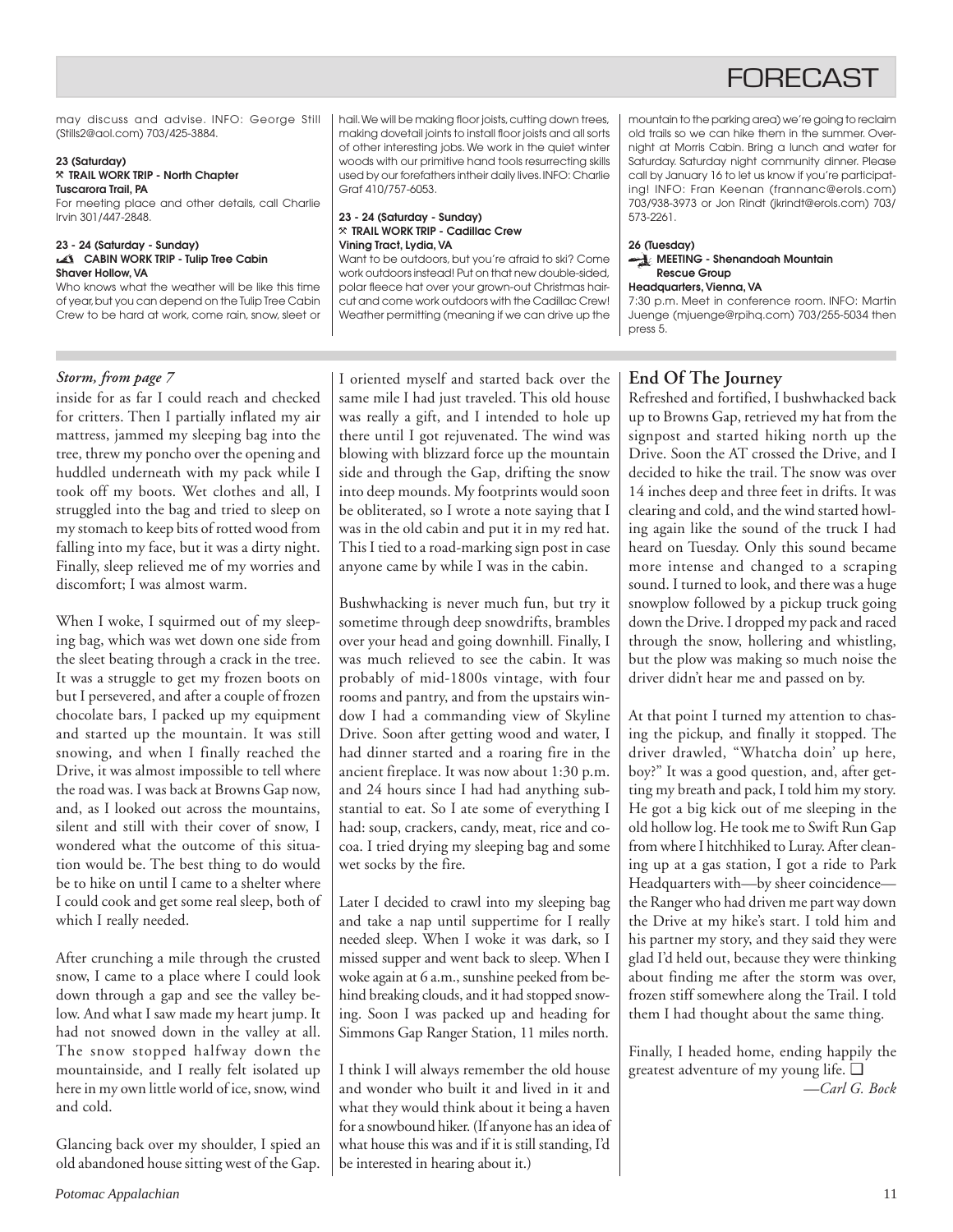## **Message from the New President, Annual Meeting, PATC, November 6, 1998**

It is a great honor to be president of the<br>Potomac Appalachian Trail Club. This Potomac Appalachian Trail Club. This Club has an excellent reputation because of the vision and dedication of the people who have served it in the past. I will do my best to live up to that tradition.

Who are we and where are we going?

During discussions last spring with the nominating committee, many of you raised issues which relate to these questions. Are we primarily workers or hikers? Can we keep our volunteer tradition alive? Can we continue to attract sufficient membership in order to meet growing needs? In view of the commercial growth and expanding population, can we protect the Appalachian Trail, and other trails?

The Washington metropolitan area has changed considerably since the early pioneers of this Club rode out in the bus to the Blue Ridge to work on the trails. Back then, before World War II, each crew member paid \$2.60 for the bus transportation and dinner. \$2.60 was a lot of money to spend back in the 1930's. When you think about it, they made quite a sacrifice in order to go dig in the dirt. It was also a more taxing journey then, on narrow, winding two-lane roads. Today we whisk out there in comfortable cars, on four-lane highways.

But more has changed than just transportation. And the changes seemed to be accelerating faster than we may be realizing. For example, most of us have noticed the growth since the '80s in Loudoun County, one of the ten fastest growing counties in the nation. And it continues. In the Washington Post in October there was mention that MCI World-Com, Inc. is building an office campus in Loudoun for twenty thousand employees! In the same article, mention was made that the Orbital Sciences Corporation, a satellite and rocket maker, was also expanding its operation at nearby Dulles Airport. What affect will this business expansion have on the Blue Ridge to the west, harboring the Appalachian Trail? All these new people have to live somewhere near their employment.

Moreover, on the other side of the Appalachian Trail in a developing major distribution center for the east coast, near the Virginia inland port along US Route 340, Family Dollar and Kohls department stores opened up their new east coast distribution centers during the last year. Under construction now is a new distribution center for Ferguson tractor and a new assembly plant for Hyundai trucks. All these new workers must also live somewhere nearby, most of them probably in the valley.

My friends, we must attempt to foresee what is happening in the areas around our beloved trails. We can not afford to be complacent.

Will our children's children in the year 2098, one hundred years from now, look back and say that it was our generation that let the good viewsheds of the AT go without doing enough? Will that future generation in 2098 look around Shenandoah National Park, and bemoan that there are so few trailheads? Or, will the future generations look back, and marvel that we had vision, and that we were able to plan a little, gather together some financial support, and set aside the necessary acreage for the enjoyment of future hikers. I believe that our children's children are counting on us. And we do have the capability to do just that: plan, gather financial support, and set aside land for the protection of the trail.

What is the status of those issues you raised earlier in the year?

The current executive committee, began to address the issues during an informal planning session in August at Blackburn. During that August session, I made a commitment that the organizational structure of our Club would be addressed during the next two years. We will examine how we might improve our organization in order to meet the challenges of the next century. A future's group will be formed, which will meet on a monthly basis beginning in January. If there are changes necessary to the constitution and bylaws, the amendments will be brought forward for your consideration at the annual meeting in two years. At next year's meeting, we will update you on our progress. If you are interested in participating in the future's group, please let Wilson Riley know so that we can advise you of the meeting arrangements.

Planning for the future on other issues will also continue. In December, the entire council will determine the priority of other issues and begin to solve the most important ones.

The August planning session also raised a question as to whether we can keep the PATC's volunteer tradition alive, and concurrently meet our responsibilities toward building and maintaining trails, cabins, shelters, and toward preserving the land in vicinity of the trails. Can volunteerism carry all current Club activities into the 21st century?

As I indicated earlier, the pioneers of this organization went through considerable expense and effort in order to develop our volunteer tradition. We must not cast that tradition aside lightly. I believe that there are ways to continue volunteerism. I believe that we can search within us to continue to regard the volunteer as the soul of this organization, as the essence of our spirit.

I invite each of us to think about why we volunteer. Some of you may be sympathetic to my initial reason for joining the Club in 1991. I had been hiking on the trails for many years and I thought that it was pay-back time, time to contribute something to their maintenance. But as the months went on, I realized that getting away to the mountains and working on a trail was healthy, even therapeutic, and a much more important reason for volunteering than my initial one. And today, from my campsite at 2,700 feet along the Half Moon Mountain Trail, watching the sun set over the West Virginian mountains, I can't imagine not having such a marvelous opportunity. To those of you here tonight, who do not have the benefit of a mountain site, I suggest that you see your PATC real estate agent, Heidi Forrest, and see what property is still available.

But the real reason I stand before you tonight as a volunteer has to do with legacy, leaving a hiking legacy for my grandchildren which is at least at the level of quality as I found it. As we deal with these significant issues during the next two years, I ask for your support in making our volunteer system work. I ask that we go forward together, with singleness of purpose, to leave a quality hiking legacy for our children's children.

Finally, I should like to suggest that as we think of ways to make the volunteer system work, let us not forget that in addition to work, volunteers should experience fun. If volunteers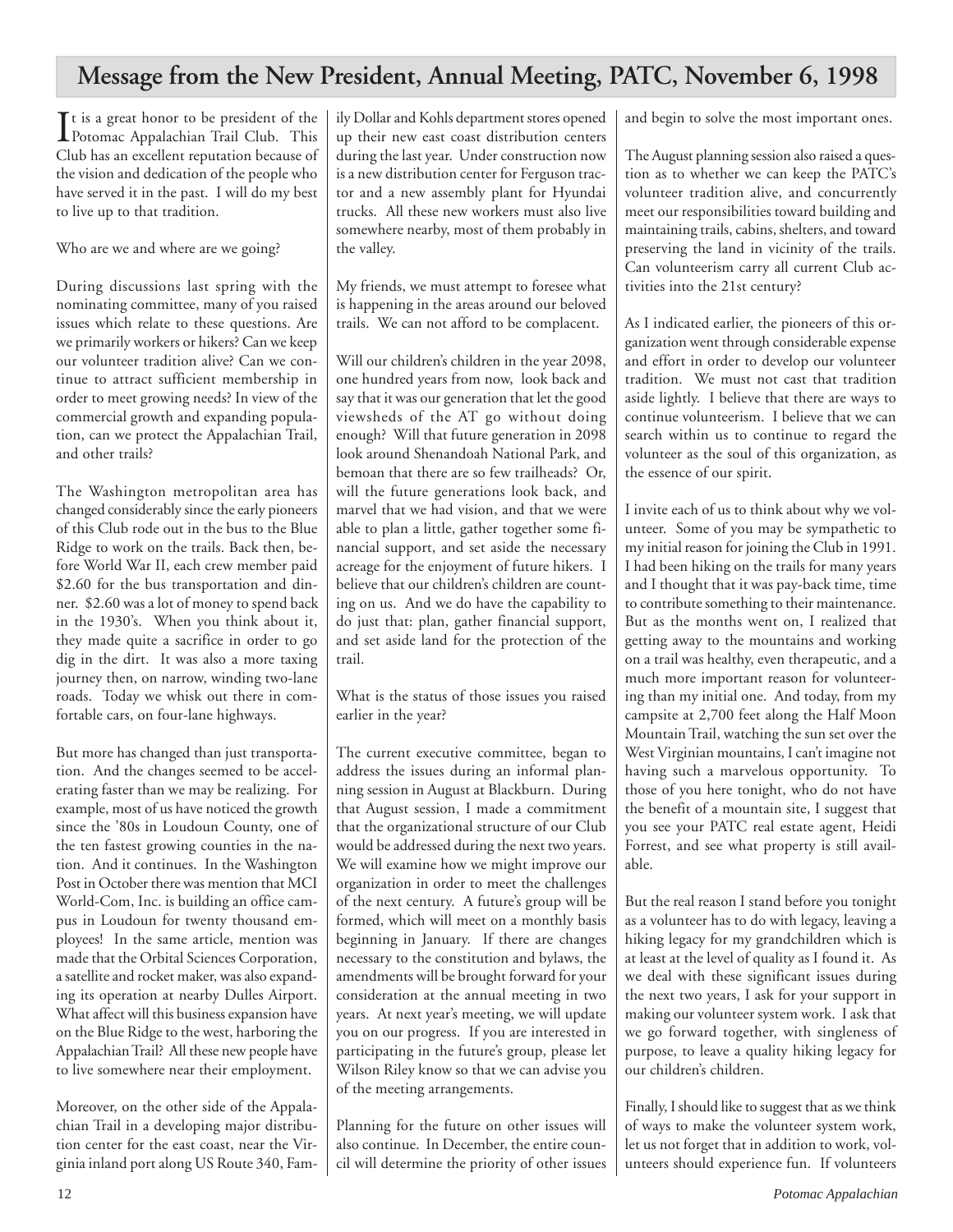## **NOTICES NOTICES**

## **NEW NOTICES**

**PATC DOGWOOD HALF HUNDRED:** The premier endurance hike on the east coast needs your help. Give something back to the trail by volunteering to watch a checkpoint, arrange logistics, cook, make phone calls, assemble and mail packets, or just clean up afterward. This unique trails happening WILL NOT HAPPEN in 1999 unless volunteers are found NOW! Please take one small step now to make this 50-K hike a reality. Phone Tom Johnson for additional information or to volunteer. 410/647-8554

**VOLUNTEER OPPORTUNITY: PUBLICATIONS CHAIR** Seeking person to oversee all major PATC publications to assure professional editorial and production standards. A great opportunity to use your creative mind! Works closely with the Appalachian Trail Conference, the National Park Service, the US Forest Service, the PATC Council, and the Maps Chairperson. Handles administrative requirements as well as editing and design of publications. Please contact Walt Smith: wsmith@visuallink.com, or 540-678-0423.

**VOLUNTEER OPPORTUNITY:** The PATC Shelters Committee is looking for trouble-please get involved and help us find it. Volunteer opportunities abound for EVERYONE. Overseers are needed for more than 10% of PATC-maintained shelters, and volunteers are sought for administrative duties and for renovation and construction trips. This dormant club function will set an active and vigorous pace in 1999 and will provide a mark that other Trail Maintenance Organizations will strive to meet. Committee meetings will be held monthly on the third Wednesday of the month (see the Forecast) and are open to anyone ranging from the rabidly interested to the morbidly curious. Club members in good standing may vote on any raised issue, non-members are free to participate in an advisory capacity. For information ,or to satisfy your Shelters Cravings, contact George Still at (703) 425-3884 or email at "Stills2@aol.com".

## **VOLUNTEER OPPORTUNITIES**

**CUTE FURRY ANIMALS**, vicious creatures, and pests. Animal encounters in the wild will be the theme of an upcoming Potomac Appalachian. If you're an expert in any type of animal area hikers would likely encounter and would like to write an article, please contact the Editor, Bianca Menendez, at bianca@moon.jic.com or 703/ 823-1835.

**DEAF TRAIL WORKERS.** PATC's Massanutten Crew has an interpreter who will volunteer her time if there are deaf members who want to maintain trails with us. We work the second Saturday of the month. Call a week ahead so that we can send our usual newcomer material about what to expect on a work trip. Interpreter: Kelli Watts 202/543-4618 (tty). Crew leader: Wil Kohlbrenner: 540/477-2971 (relay).

**PATC MEDICAL COMMITTEE** Looking for Help Newly-appointed medical committee chair for PATC needs assistance with computer presentations for wilderness medicine classes. Will work at PATC HQ in Vienna. No equipment needed - just some time and expertise with computers. Call Dr. John McNamara at 703/528-4519.

**NOT INTERESTED IN WORKING OUTDOORS?** PATC has a continuous need for Headquarters Volunteers willing to help out with a variety of tasks — from manning the sales desk in the evening, to providing typing or office support. It takes a lot more than trail workers to keep the Club going! INFO: Wilson Riley (wriley1226@aol.com) 703/242-0693, Ext. 11.

**PATC OVERSEERS** get BIG discounts from the following merchants who support our volunteer programs: -Blue Ridge Mountain Sports (Charlottesville/Tidewater)-20% -Hudson Trail Outfitters (DC Metro Region) 15% -The Trailhouse (Frederick, MD) 15% -Casual Adventures (Arlington, VA) 10% -Campmor (Mail Order via PATC HQ) 10% Check the back page of the PA for the latest trail, cabin, and shelter overseer opportunities. And all PATC members receive a 10% discount from Blue Ridge Mountain Sports. Be sure to have your membership ID or overseer ID ready when you shop.

**SHENANDOAH MOUNTAIN RESCUE GROUP** (SMRG) is seeking people interested in wilderness search and rescue. New member orientation meetings are held every month at PATC headquarters. NO EXPERIENCE IS NECESSARY. INFO: Martin Juenge 703/255-5034, then press #5.

**TOOL ROOM VOLUNTEERS NEEDED** to help sharpen and maintain tools at PATC Headquarters. INFO: Pete Gatje 703/242-0693 x13.

**THE INTERNET SERVICES COMMITTEE** is searching for an individual interested in doing two small video authoring projects for the PATC website. The goal is to develop two short streaming video movies that will appear on PATC's opening page. Interested individuals should have a video camera, computer, and video authoring tools that produce content that can be viewed without external plug-ins (such as Real Audio G2). Contact Andy Hiltz (ahiltz @idsonline.com) 703/764-0121.

## **FOR SALE**

**SHENANDOAH RIVER LAND/ BLUE RIDGE MOUNTAIN LAND** 10.19 acres of wooded land for sale, 557 ft. frontage on the Shenandoah River with natural canoe put-in, in Jefferson County West VA, 90 minutes from the DC area. Birds, wildflowers, views, great retreat abutting a 500 acre rolling pasture, \$69,900. Contact Anne McCormick (owner) 505/ 624-2434 or Cricket Morgan, agent for Greg Diden Realtors, 304/876-6400, evenings 304/725-6670.

**PURE MAPLE SYRUP.** PATC Life Member relocated to the Berkshires makes his own. A quart shipped within the USA is \$18.00, and makes a perfect gift. Contact me for a brochure. Tom McCrumm, 755 Watson-Spruce Corner Road, Ashfield, Massachusetts 01330, 413/628-3268.

## **HIKING VACATIONS**

**DISCOVER THE LAKE DISTRICT IN ENGLAND.** An invitation to fellow PATC members. Come and enjoy a leisurely guided hiking and sightseeing holiday in this beautiful corner of England. It is an area of outstanding natural beauty - land of Wordsworth, lakes and mountains. For more details contact Derek Teasdale on DTeasdale1 @aol.com or write to 25 Queens Drive, Whitley Bay, NE26 2JU, England (tel 0191-2520752) Call John Mason at 703-450-5009 for local reference.

## **MISCELLANEOUS**

**The PATC store** would like to ask our members for their opinion. We would like to have your suggestions as to what you would like to see available for sale in our store. You can send your suggestions to the PATC Headquarters to the attention of Maureen Estes, Sales Coordinator. We appreciate your feedback and hope to receive some helpful suggestions.



Notices are published free of charge for PATC members only. PATC cannot vouch for any of the advertised items. No commercial advertisement or personal notices unrelated to hiking will be accepted. Deadline for inclusion is the first day of the month preceding issuance of the newsletter. PLEASE let us know when your notice is no longer applicable.

are not enjoying what they are doing, then they will ask, what's the point. Let us reflect on what makes being a PATC-er both rewarding and enjoyable, and resolve to put those ideas into practice.

I look forward to serving you, and working with you, and having fun with you, during the next two years. Thank you. ❑

*—Walter Smith, incoming President*

## **Bear Island and Billy Goat Trail Get Tender Loving Care**

Those of you familiar with the dramatic<br>scenery and rare flora and fauna on Bear Island along the Potomac River, where the Potomac Appalachian Trail Club (PATC) helps manage Billy Goat Trail, will be heartened to learn of recent conservation efforts there by the Nature Conservancy, with help from the National Park Service. These efforts are a direct result of joint ownership and the partnership formed by these two organizations in 1996, with the goal of preserving the ecological riches of the island, described by the Conservancy as a "natural treasure."

The list of endangered species found on Bear Island is unusually long, and with the high volume of city hikers from the Washington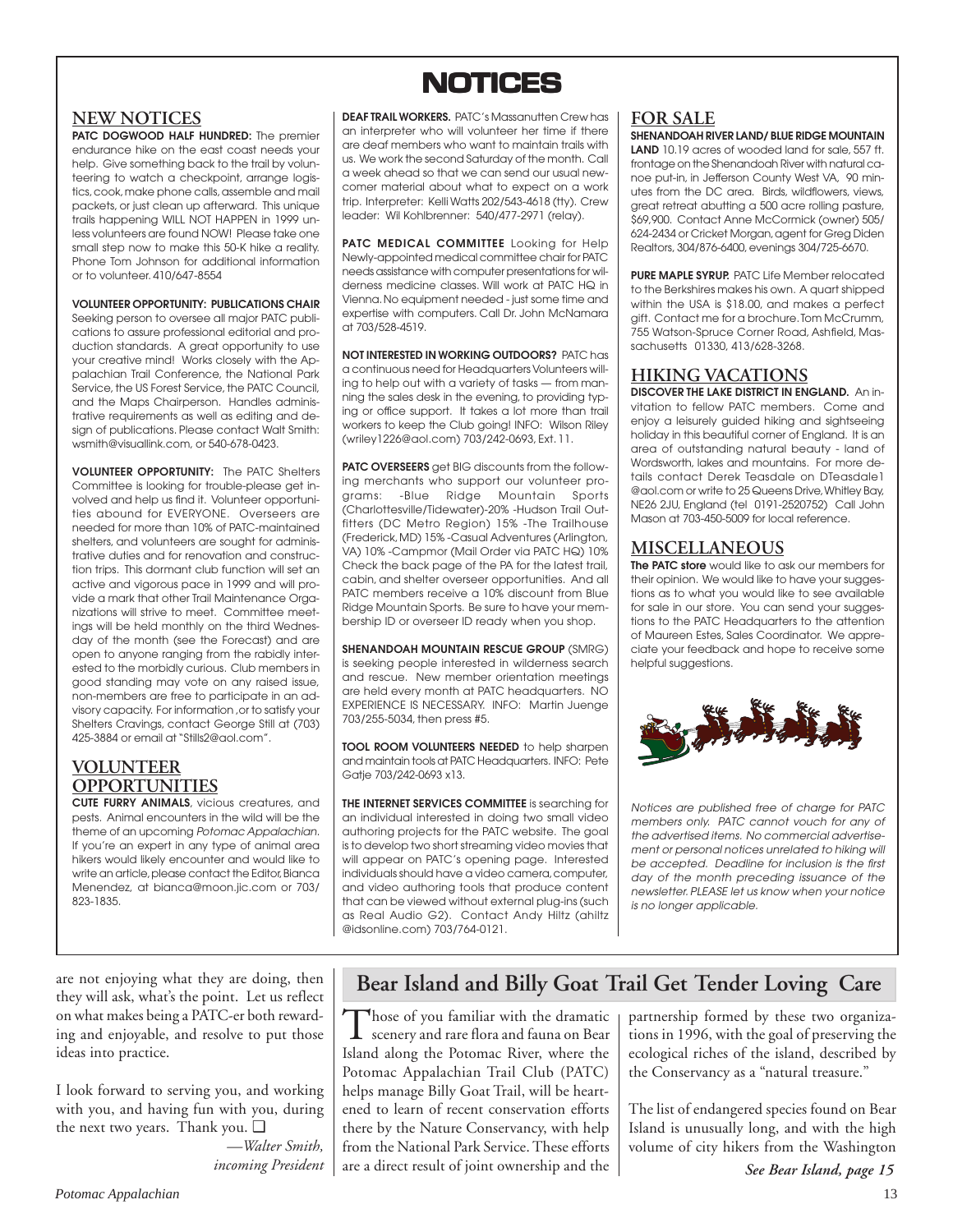## **Trailhead**

**Remembering History**<br> **A** s Trailhead goes to press, we are still cel- $\bigwedge$ <sub>s</sub> Trailhead goes to press, we are still celbarely a week apart. Earl Shaffer, the original AT through-hiker, completed his 50th anniversary through-hike at Mt. Katahdin on October 21st, just a few days shy of his 80th birthday. Eight days later John Glenn, another trailblazing American hero well into his 70s, blasted off into space again, 36 years after his pioneering orbital flight.

Actually, we in PATC don't have to look very far to be reminded of what our seniors can do. Anyone who has ever been out on the trail with a Charlie Irvin, Dick Terwilliger, Ed Garvey or Al Rogers, and has tried to keep up with them, has learned the lesson well!

Other long-time PATC members might have turned to less active pursuits, but have written volumes about the things they have learned while out on the Trail. Nearly all of the original AT trailblazers have gone to their rest by now, but there are still many with us who were very much involved in the movement to protect the AT in the 1960s and 70s. If you should happen to find yourself out on the trail or at some other PATC function with one of our old-timers, don't hesitate to ask them about some of the things they have learned and done over the years. They would be happy to share their knowledge and thoughts with you!

Now that December is here, there are bound to be the inevitable reminders of Pearl Harbor Day from 57 years ago. As fate would have it, a couple of our Cadillac Crew regulars who can sometimes be found working side by side, were both eyewitnesses to that event. Al Rogers was a teenager in Oahu at the time, and Larry Hatakeyama was living on another of the Hawaiian Islands. Both became very much aware of the outbreak of armed combat. We can all be grateful for the more peaceful times today that allow us to devote our efforts to trail work.

## **Hoodlums' Oktoberfest**

The North District Hoodlums had a full house for their "Oktoberfest" weekend. In addition to the sixteen folks who showed up, a group of nine students from George Washington University came out to join the work crew. The Hoodlums volunteered to assist George Still in the Range View Cabin reno-

vation work, but it quickly became apparent that there were more workers than needed in the limited space that the cabin provided. As a result, Bernie Stalmann and John Shoemaker led trail crews on each end of the Piney Ridge Trail, building water bars and check dams. Back at the cabin, the old flooring and support structure was removed and demolished in short order. Several "artifacts" were discovered under the floor including an old hearing aid and some chewed polypro underwear apparently carried below by mice. A glass jar "time capsule" was also found, which appeared to date back to the sixties. It is assumed this was placed when the floor was last renovated. After examining the newly exposed foundation, Mike Ritoli drew up a sketch for a new floor and joist system with assistance from Mike Etheridge, the cabin co-overseer.

At day's end, the crew retired to Indian Run Hut for a feast of German food und bierhaus music, in keeping with the seasonal theme, and the Hoodlums patiently waited for George Walters' "Koernigsberger Klops" (German meatballs) which seemed to take forever to cook. The weekend's weather was outstanding and the changing fall foliage in the SNP provided a perfect backdrop for a great worktrip.

## **Blue and White Crew Help out on Staunton River Trail**

The Blue and White Crew revisited the Staunton River Trail on October 24th and 25th to continue the rebuilding project started last year. The project involves installing crib walls, widening the trail across the heavily damaged areas, building stone steps, and putting in erosion control devices. Crew regulars (Charles Hillon, Kerry Snow, Susan Cahill, Mike Dyas and Ron Kutz) were joined by Don Watts (a Massarock veteran), Cliff Willey (overseer of Indian Run Trail and the Corbin Cabin), Steve Paull (overseer of Catlett Spur Trail), Dan Ross, Steve Barton, and Mr. and Mrs. S.V. Dove. Mr. and Mrs.

Dove were instrumental in the original reopening of the Staunton River Trail (officially abandoned by the National Park Service after the flood of 1995) and now volunteer as co-overseers on the Lower Staunton. The couple has made many trips this summer and made major improvements in the treadway in addition to accomplishing the routine overseer tasks (weeding, clipping and cleaning waterbars). Hikers who are once again able to appreciate the beauty of the Staunton River watershed have Mr. and Mrs. Dove to thank for the hard work and long hours they put in on the trail. The B&W Crew retired to the Mutton Top Cabin for dinner and rest Saturday night, where they enjoyed the spectacular Blue Ridge foliage and sunset and got to visit with Cadillac stalwarts Jon Rindt and Big Chief Don White.

## **Massanutten Crew Helps Girl Scouts during Glass House Weekend**

Wil Kohlbrenner and the Massanutten Crew worked a two-day weekend in October, with dinner and sleepover at Glass House. Saturday, the crew loaned its expertise to Girl Scout Troop 274 from Woodstock. The girls have been maintaining the Mine Gap Trail for the last two years, and have permission from the Forest Service for a major relocation. The crew worked with the girls, teaching them how to build sidehill. This trail relocation is their Silver Award project. Sunday the crew worked with the PATC overseer rebuilding sidehill on the Sidewinder Trail.

## **Keith Kipling Takes a Break from Through-Hike to Assist Cadillac Crew**

Keith "Hard Core" Kipling, a southbound through-hiker from Lorton, VA, stopped to assist the Cadillac Crew build a rock bar and lateral drain on the AT north of Little Hogback Overlook in early October. After several hours of hard pick and rock work, Keith turned down an invite for supper at Indian Run and continued south. Later, when the

## **Volunteers - Appointed in October**

**Trail Overseers**

**Shelter Overseers**

Tuscarora Blue South - White Rocks to Cedar Creek Bill Gettins Co-Overseer AT- Woodrow Road to Shippensburg Road

> South River Maintenance Hut - Central District Shenandoah National Park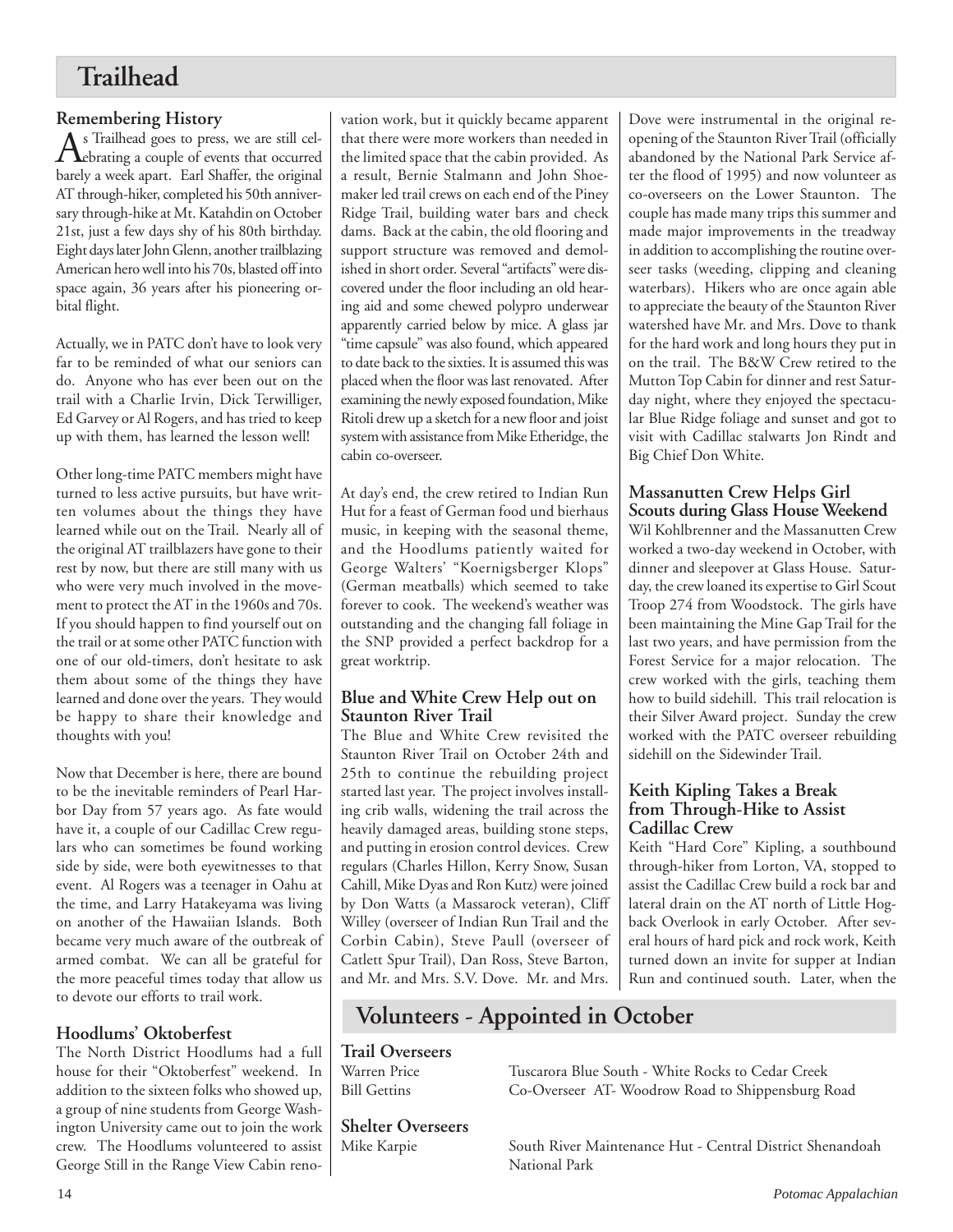## **Trailhead**

crew finished for the day and headed to Elk Wallow Wayside for the mandatory blackberry milkshake, Keith, who had arrived earlier, finally accepted the invitation to partake of Katherine Rindt's beef stew and corn bread muffins. Rarely do hikers stop to help work crews on the trail, let alone provide an evening of interesting trail talk. Keith started south from Mt. Katahdin, ME on the first of July and hopes to reach Springer Mountain, GA in early December. Good luck Keith.

## **Identity of Mysterious Pruner Revealed**

If you have been working the AT in SNP, you may have noticed that someone has been cutting overhanging brush on your section of the trail. On closer inspection you may realize some of the pruning is higher than can be reached with loppers. Someone with a pole pruner chainsaw has done some serious work along the trail. A call to Don Harvey, North District Trail Crew Chief, revealed that Shawn Green had requested the Park Service trail crews to clear the lower hanging branches from the summer growth and hazardous hanging branches from last winter's ice storm. They plan to do this for the entire length of the AT through SNP. On behalf of SNP AT overseers, thanks for the extra help and a head start for next year.

## **New Trail in Rock Creek Park!**

Mark Anderson, District Trail Manager for DC, reports a rare opportunity to build new trail in Rock Creek Park, the country's oldest national park. The project involves the rerouting of a short section of the Theodore Roosevelt Side Trail from its current location along Rock Creek, where the stream is close to claiming portions of the bank, to a safer location uphill. After two work trips in October and one in November, the tread for most of the relocation is near completion. In addition to the usual backbreaking shovel work required to cut a trail, volunteers have moved numerous stones up a steep bank to the new trail. Moving the stones has been difficult, because of steep terrain in the Rock Creek gorge. Teams of up to 6 workers have been required to carry the rocks in slings. Check the *PA* Forecast for additional work trips beginning in March 1999 to finish this project.

A group from the Unitarian All Souls Church in the Adams-Morgan neighborhood of Washington, D.C. has become a regular sighting on Rock Creek Park work trips. With as many as 15 volunteers, the group has helped improve the trails three times in the past year and is expected to return in the New Year. The power of the group has been evident, because the number of volunteers on a work trip is more than double when the group attends. The amount of time spent on several projects has been significantly cut because of their efforts to improve the trails nearby their homes.

## **Special Kudos**

Trailhead wishes to give major applause to Jack Meiners and Mary Massey for their dedication and sustained commitment (13 years' worth!) as overseers for a 2.3-mile segment of AT in the Linden area. Their long-time efforts towards keeping the "Trail" open are sincerely appreciated by PATC and the entire trails organization. Much thanks for a job well done!

## **Chainsaw Certification**

Overseers require certification before operating chainsaws on trails in national parks or national forests. In March 1998, the ATC, National Park Service and U.S. Forest Service signed an MOU to standardize chain saw training requirements so that volunteers, once having completed the necessary training, may use chainsaws anywhere on the Appalachian Trail in Park or Forest Service lands. An exception is when the Trail passes through designated wilderness areas where power equipment is prohibited. Currently, the process

## *Bear Island, from page 13*

area, it is not surprising that special efforts are under way to take further inventory of these species, monitor their unfortunate demise and alert the public to the fragility of the island. To forward this effort, the conservancy is about to publish a new brochure to educate hikers and others who wander from the C&O Canal towpath onto the island's rich flora.

The brochure should be available later this year at the Park Visitor Center near Bear Island. It will include a self-guided tour along with a map showing the approximate location of cactus, certain wildflowers, wood frogs, turtles, the red eft, butterflies, heron, and warbler. The brochure will caution hikers not to collect living organisms and to stay on marked trails.

involves attending a Park Service or Forest Service chainsaw workshop to become a sawyer-in-training. Trainees are then expected to refine their skills under the supervision of a certified sawyer. This is followed by a certification test with chainsaw instructors to demonstrate the sawyer-in-training has achieved sufficient skills in chainsaw safety and cutting techniques. Heidi Forrest, PATC Trails Coordinator, is working with both organizations to schedule workshops and certification test periods for PATC overseers. Workshops are scheduled at least once a year, and certification test days are scheduled at least several times a year. Individuals can make special arrangements with the Park Service for certification testing. The certification is good for four years, after which you are subject to a re-test every four years to maintain certification. Under the new agreement, overseers who attended sponsored workshops in 1997 or 1998 must pass a certification test. Overseers who attended workshops prior to 1997 must complete the new procedure. Contact Heidi if you have questions on the certification process or check the *PA* for announcements on when and where chainsaw workshops will be conducted in the future.

Please send any interesting tale, technical advice, individual or group accomplishments, and trail maintenance questions to Trailhead, c/o Jon Rindt, 7861 Colonial Village Row, Annandale, VA 22003 or to jkrindt@erols .com ❑ *—Jon Rindt, Trailhead Editor*

Much has been written about Bear Island, with several good references available at the store at Great Falls National Park in Virginia. The island's Billy Goat Trail is a two to threehour trek, best hiked with a friend during the week. Further guidance and background information on the island can be found in the April 1998 issue of PATC's *Potomac Appalachian* (available on e-mail at markmu@erols. com). Hikers will note one or two littered areas on the island, so don't be surprised if you run into fellow PATCers with bags helping to alleviate this nuisance. ❑